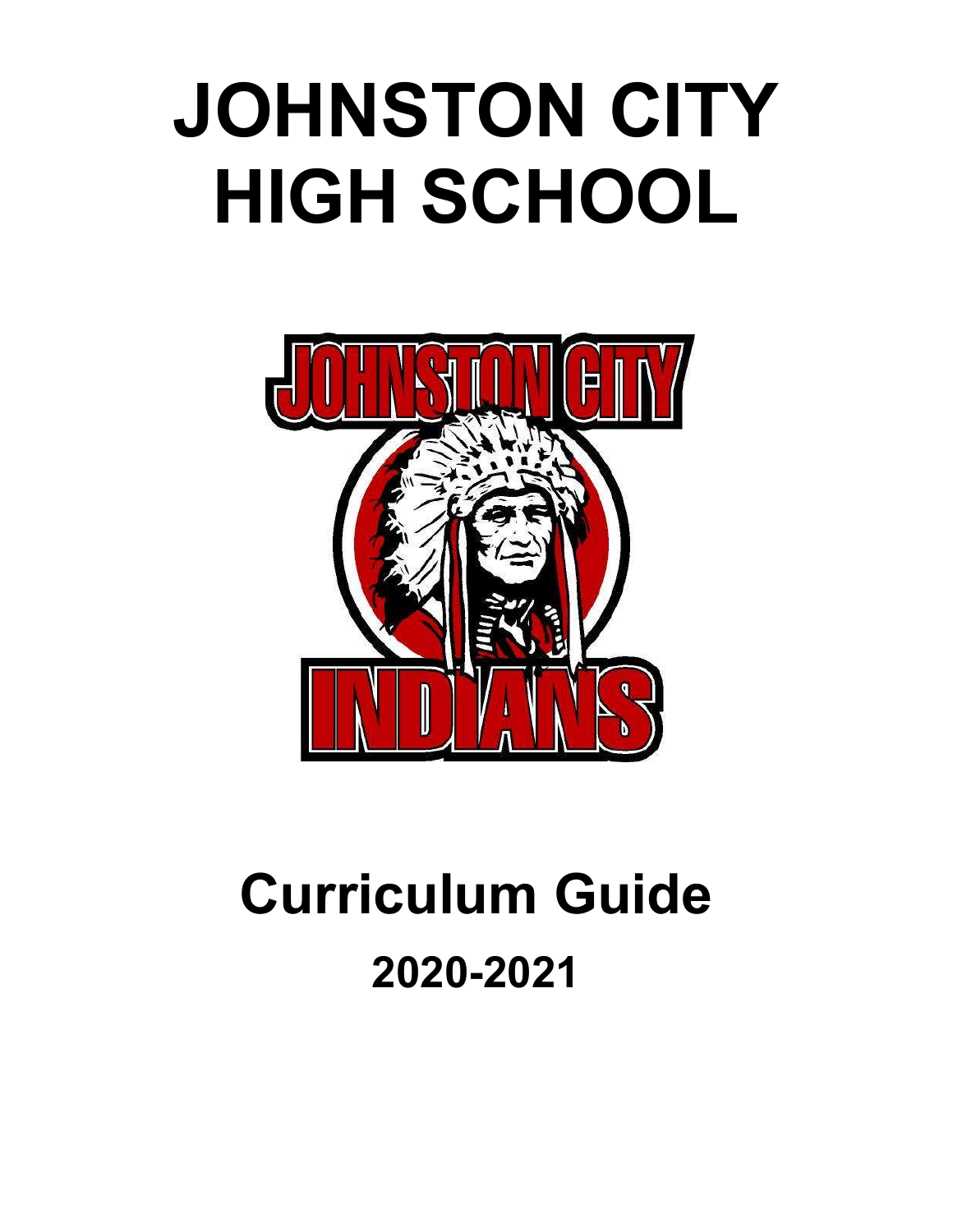# **Table of Contents**

|                                                                      | Page(s) |
|----------------------------------------------------------------------|---------|
|                                                                      |         |
|                                                                      |         |
|                                                                      |         |
|                                                                      |         |
|                                                                      |         |
|                                                                      |         |
|                                                                      |         |
|                                                                      |         |
|                                                                      |         |
|                                                                      |         |
|                                                                      |         |
|                                                                      |         |
|                                                                      |         |
|                                                                      |         |
|                                                                      |         |
|                                                                      |         |
|                                                                      |         |
|                                                                      |         |
| Williamson County Regional Vocational Delivery System Courses  25-27 |         |
|                                                                      |         |
|                                                                      |         |
|                                                                      |         |
|                                                                      |         |
|                                                                      |         |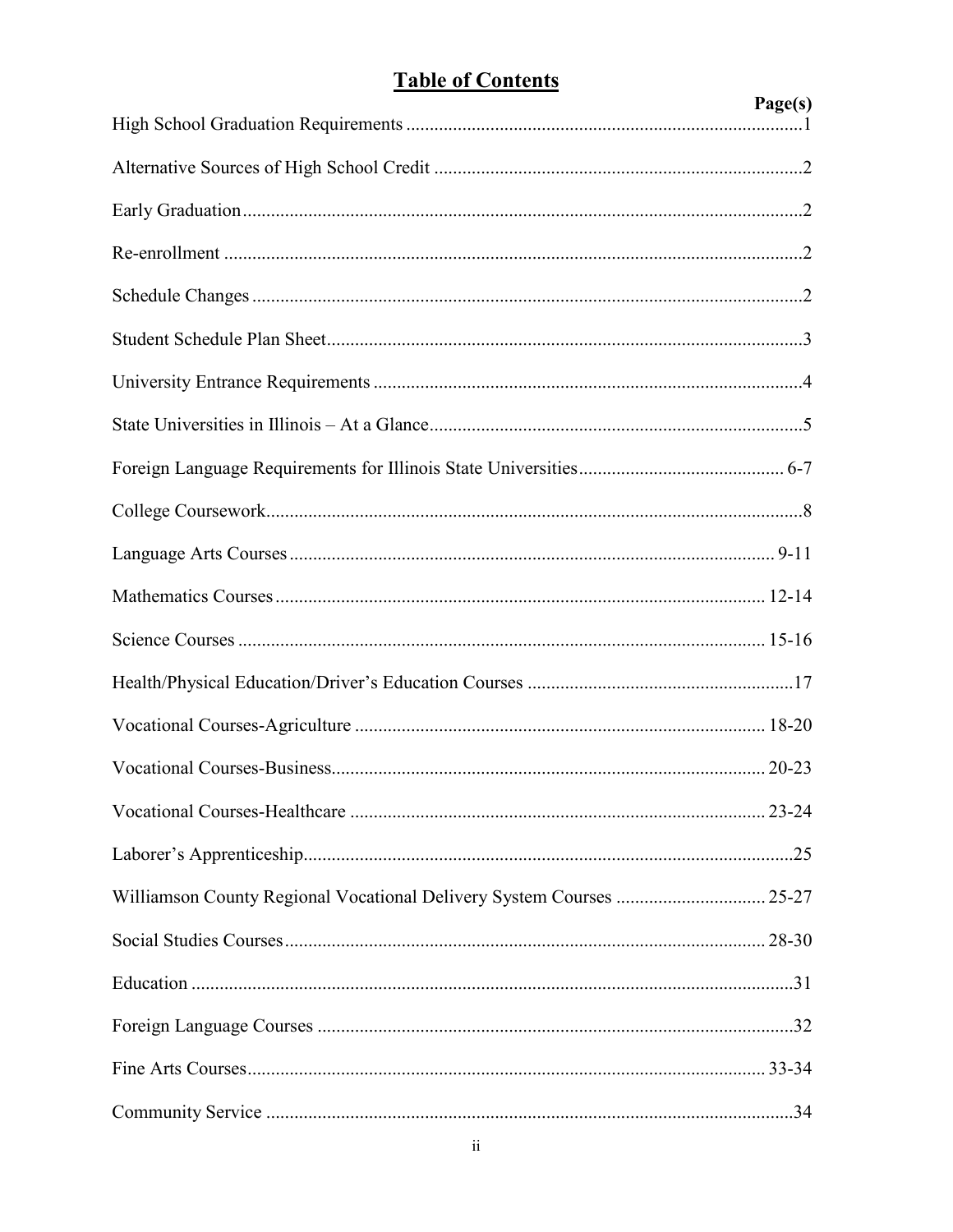# **HIGH SCHOOL GRADUATION REQUIREMENTS**

The total number of credits required for graduation is as follows:

| Class of 2021 | 26 |
|---------------|----|
| Class of 2022 | 26 |
| Class of 2023 | 26 |
| Class of 2024 | 26 |

- 1. Four credits in English (English I, II, III, IV);
- 2. Three credits in Mathematics (with one year of Algebra I and one year of a course that includes Geometry content);
- 3. Two credits in Science;
- 4. One credit in American History;
- 5. One-half credit in Consumer Education;
- 6. One-half credit in U.S. Government, includes Civics;
- 7. Three and one-half credits in Physical Education (Total P.E. classes and P.E. Waivers);
- 8. One-half credit of Driver's Education;
- 9. One-half credit in Health;
- 10. One half credit in Global Studies;
- 11. One credit in a Vocational area
- 12. Nine elective courses

In addition, no student shall receive a certificate of graduation without passing a satisfactory examination on patriotism and principles of representative government, proper use of the flag, methods of voting and the pledge of allegiance. The building principal is responsible for notifying students and their parents/guardians of the district's graduation requirements.

Because SAT will be administered as the state assessment in high school, it fulfills the requirement in Section 2-3.64a-5of the School Code that students take the state assessment (further defined as an assessment for college and career readiness) in order to receive a regular high school diploma, unless eligible to take the alternative assessment or otherwise exempt from testing.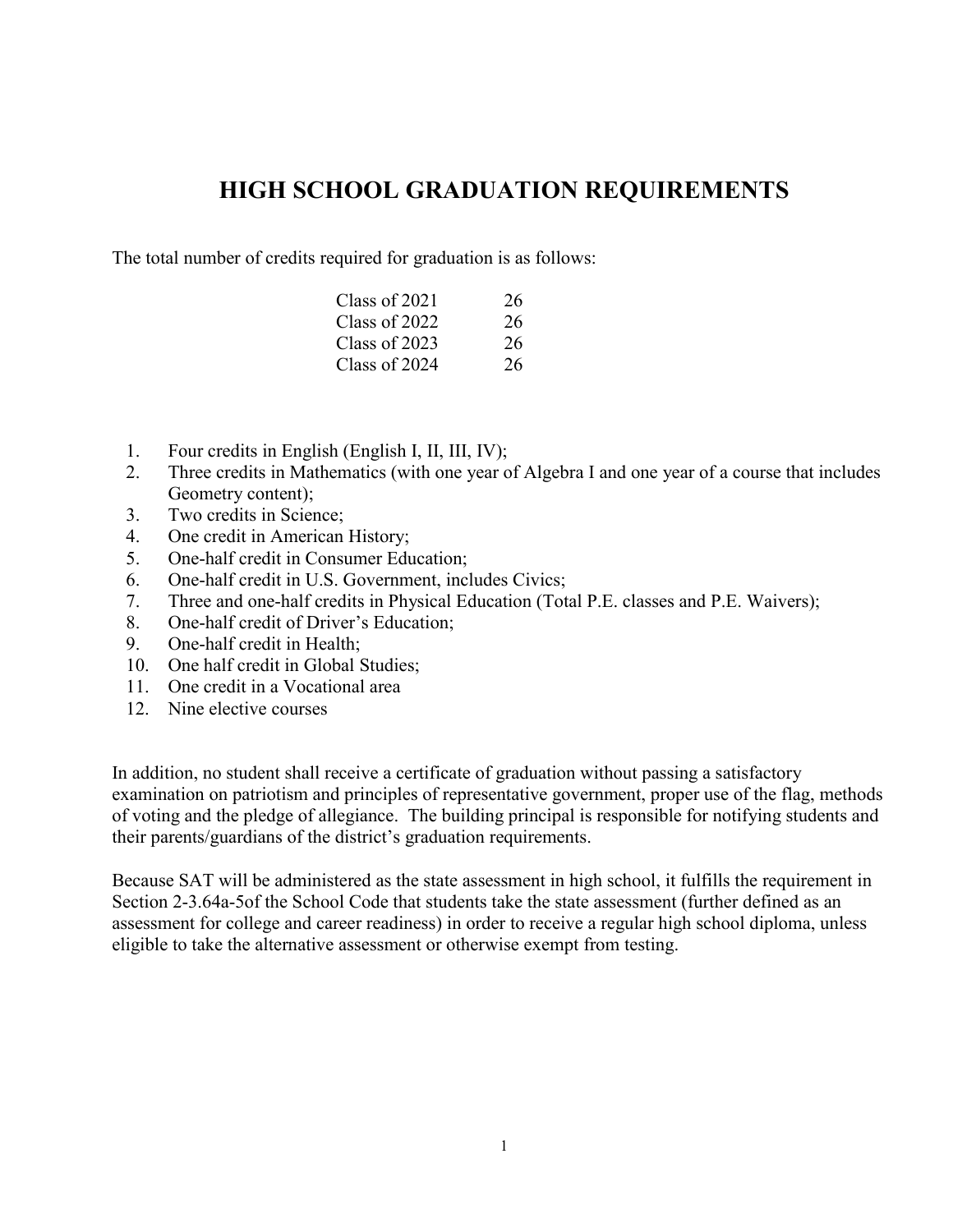#### **ALTERNATIVE SOURCES OF HIGH SCHOOL CREDIT**

Students may earn and apply toward graduation and the awarding of a Johnston City High School diploma no more than three (3) total credits, consisting of no more than one (1) credit in English, one (1) credit in Math, and one (1) credit in any other subject area. Exceptions may be made on an individual basis upon consultation with the guidance counselor and principal.

Students unable to graduate from Johnston City High School will be provided with counseling regarding alternative diplomas and/or certificates.

#### **JOHNSTON CITY HIGH SCHOOL CREDIT RECOVERY PROGRAM**

Acceptance into the program is based upon, but not limited to: the student's age, the number of credits required for graduation, life circumstances at the time, and the desire to complete high school. Priority is given to students who demonstrate the greatest interest and need. Students must be referred to the program and approved for enrollment into the program by the admissions committee.

#### **EARLY GRADUATION**

Early graduation is not allowed. In extreme situations, the Board of Education may allow an exception to this rule.

#### **RE-ENROLLMENT**

Re-enrollment shall be denied to any individual above the age of 17 years who has dropped out of school and who could not earn sufficient credits during the normal school year(s) to graduate before his/her 21st birthday. A person denied re-enrollment will be provided counseling and be directed to alternative educational programs, including adult education programs that lead to graduation or receipt of a general education diploma (GED).

#### **SCHEDULE CHANGES**

Schedule changes are permitted 5 days before the start of each semester and five days after the start of each semester. Schedule changes after this time are *not* permitted. Students enrolled in full credit courses (year-long) will not be allowed to drop unless they have failed the first semester.

#### **DROPPING YEAR-LONG COURSES**:

Dropping of year-long courses in the second semester is not permitted unless the student has failed the first semester of the course.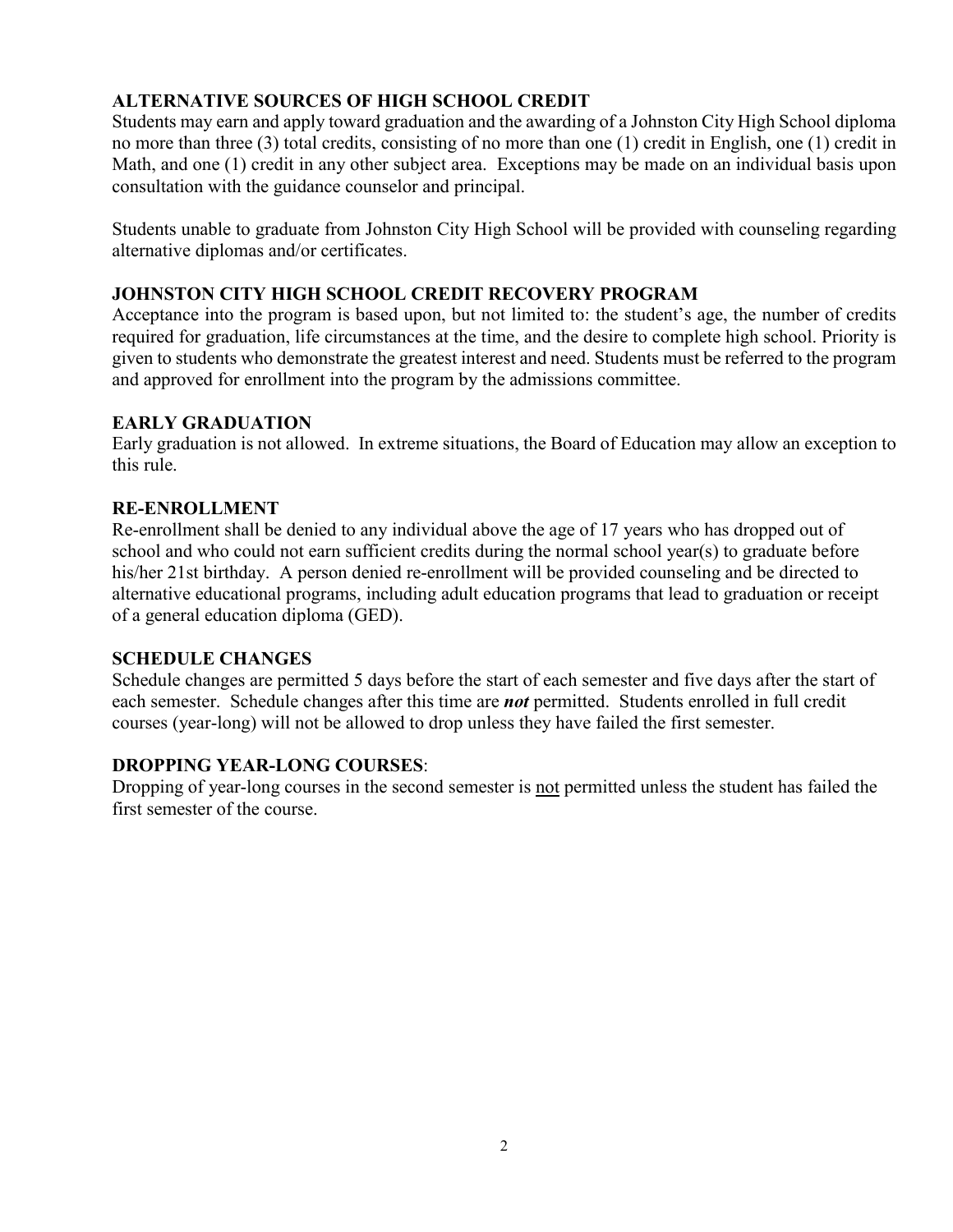#### **STUDENT SCHEDULE PLAN SHEET FOR HIGH SCHOOL**

 $\label{eq:NAME} \text{NAME}\xspace_1\text{NAME} \xspace_2\text{new} \xspace_3\text{new} \xspace_4\text{new} \xspace_5\text{new} \xspace_6\text{new} \xspace_7\text{new} \xspace_7\text{new} \xspace_8\text{new} \xspace_7\text{new} \xspace_8\text{new} \xspace_8\text{new} \xspace_8\text{new} \xspace_8\text{new} \xspace_8\text{new} \xspace_8\text{new} \xspace_8\text{new} \xspace_8\text{new} \xspace_8\text{new} \xspace_8\text{new} \xspace_8\text{$ 

\*Indicates semester courses

*Note that students must use one elective to complete a credit in any vocational area before graduation.*

#### **FRESHMAN YEAR SOPHOMORE YEAR**

| Honors English I/English I                                                                                           | Honors English II/English II                                                                                        |
|----------------------------------------------------------------------------------------------------------------------|---------------------------------------------------------------------------------------------------------------------|
|                                                                                                                      |                                                                                                                     |
|                                                                                                                      |                                                                                                                     |
|                                                                                                                      | Physical Education/Dr. Ed.                                                                                          |
| <b>Vocational Elective</b>                                                                                           | Health I*/Global Studies*                                                                                           |
| Elective (Two Credits)                                                                                               | Elective (Two Credits)                                                                                              |
|                                                                                                                      | <u> 1989 - Johann John Stoff, deutscher Stoffen und der Stoffen und der Stoffen und der Stoffen und der Stoffen</u> |
| <b>JUNIOR YEAR</b>                                                                                                   | <b>SENIOR YEAR</b>                                                                                                  |
| Honors English III/English III                                                                                       | Honors English IV/English IV                                                                                        |
|                                                                                                                      | Consumer Education*                                                                                                 |
| <b>American History</b>                                                                                              | U.S. Government & Civics *                                                                                          |
| Physical Education                                                                                                   | Physical Education                                                                                                  |
| Electives (Three Credits)                                                                                            | Electives (Four Credits)                                                                                            |
| <u> 1950 - Johann John Barn, mars eta inperiodoren eta inperiodoren eta inperiodoren erroman erroman erroman err</u> |                                                                                                                     |
| the control of the control of the control of the control of the control of the control of                            | the control of the control of the control of the control of the control of the control of                           |
| the control of the control of the control of the control of the control of the control of                            |                                                                                                                     |
|                                                                                                                      |                                                                                                                     |

You and your parents may use the sheet as a guideline to aid you in planning your four-year class schedule. You may wish to discuss the schedule with your homeroom teacher, guidance counselor, or principal. Please feel free to contact the high school at any time concerning your child's schedule. The number is 983-8638 or 983-4700.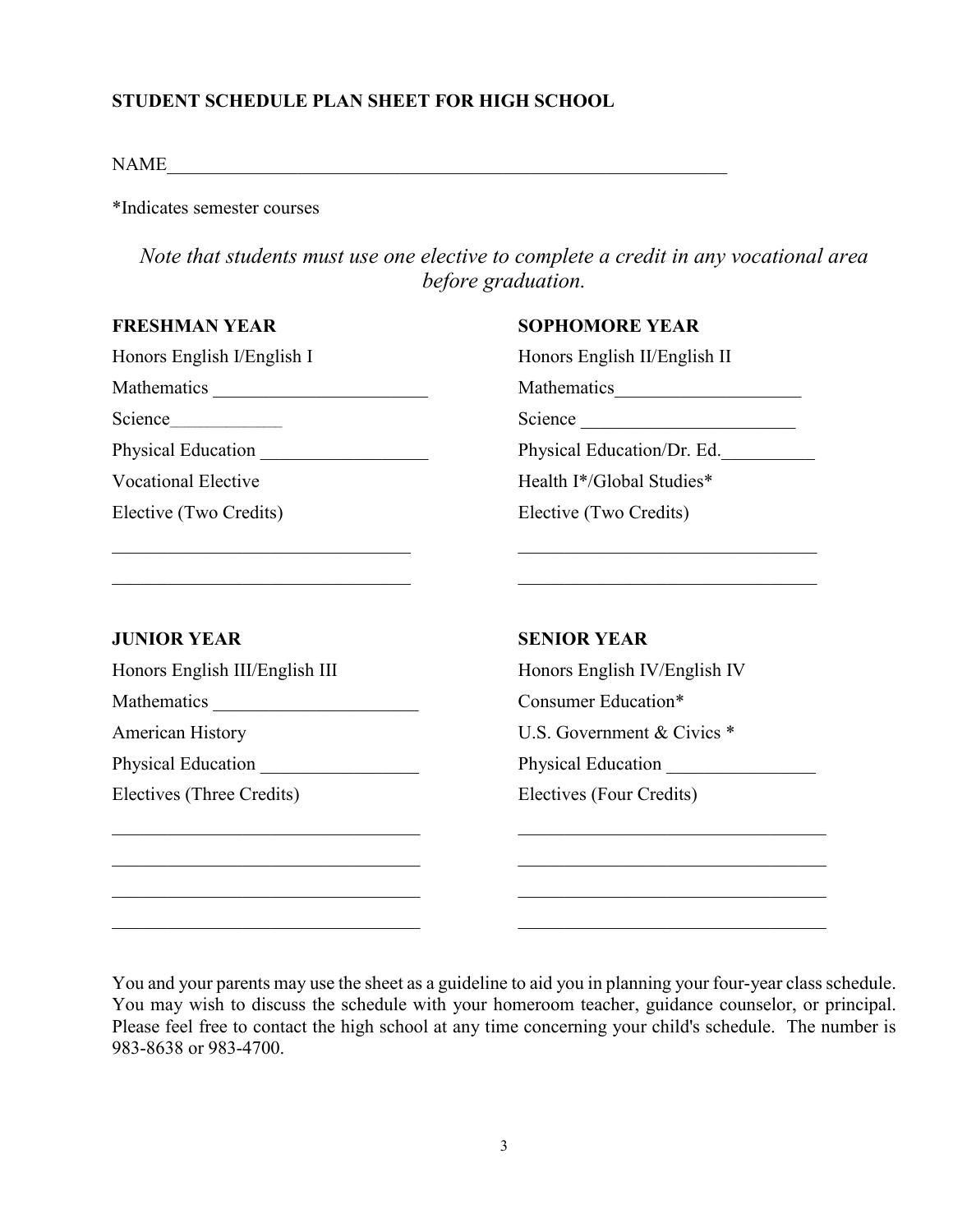#### **COLLEGE OR UNIVERSITY ENTRANCE REQUIREMENTS**

Students are responsible for meeting the requirements of colleges and universities that they may wish to attend. The Guidance Office has available resource books with this information, and colleges provide catalogs with more complete requirements. Students should request catalogs from colleges they are interested in attending.

#### **Suggested Course Requirements for Admission to Illinois Public Universities:**

- Four years of English (emphasizing written and oral communication and literature);
- Three years of Social Studies (emphasizing history and government);
- Three years of Mathematics (introductory through advanced Algebra, Geometry, Trigonometry);
- Three years of Science (laboratory courses, such as biology, chemistry or physics are preferred. General Science is usually not accepted) and;
- Two to three years of electives chosen from Music, Art, Foreign Language (**Note**: Some colleges/universities require foreign language…check the requirements of the post-secondary institution of your choice for further explanation.)

The **Foreign Language Requirements**for the Illinois State Universities effective 2019 are listed on pages six and seven. Please check with the actual college admissions office to make sure no changes in their policy have taken place.

The law permits students to redistribute up to three of the 15 units among the subject areas. No more than one unit each (for a total of three) from the categories of social studies, mathematics, science, and electives may be redistributed to any of the five categories of course work.

The law permits universities to admit applicants who do not meet the university admission requirements. Universities may admit: 1) students who can demonstrate knowledge and skills substantially equivalent to those expected of students who completed a college-preparatory curriculum in high school; 2) applicants who did not have a chance to complete a college-preparatory curriculum in high school; and 3) educationally disadvantaged applicants. For the latter two groups, institutions are required to incorporate in the applicant's baccalaureate curriculum courses or other academic activities that compensate for course deficiencies.

In addition to high school courses taken by an applicant, universities will continue to use other information (such as entrance examination scores, high school rank, or high school grade point average) in making admission decisions.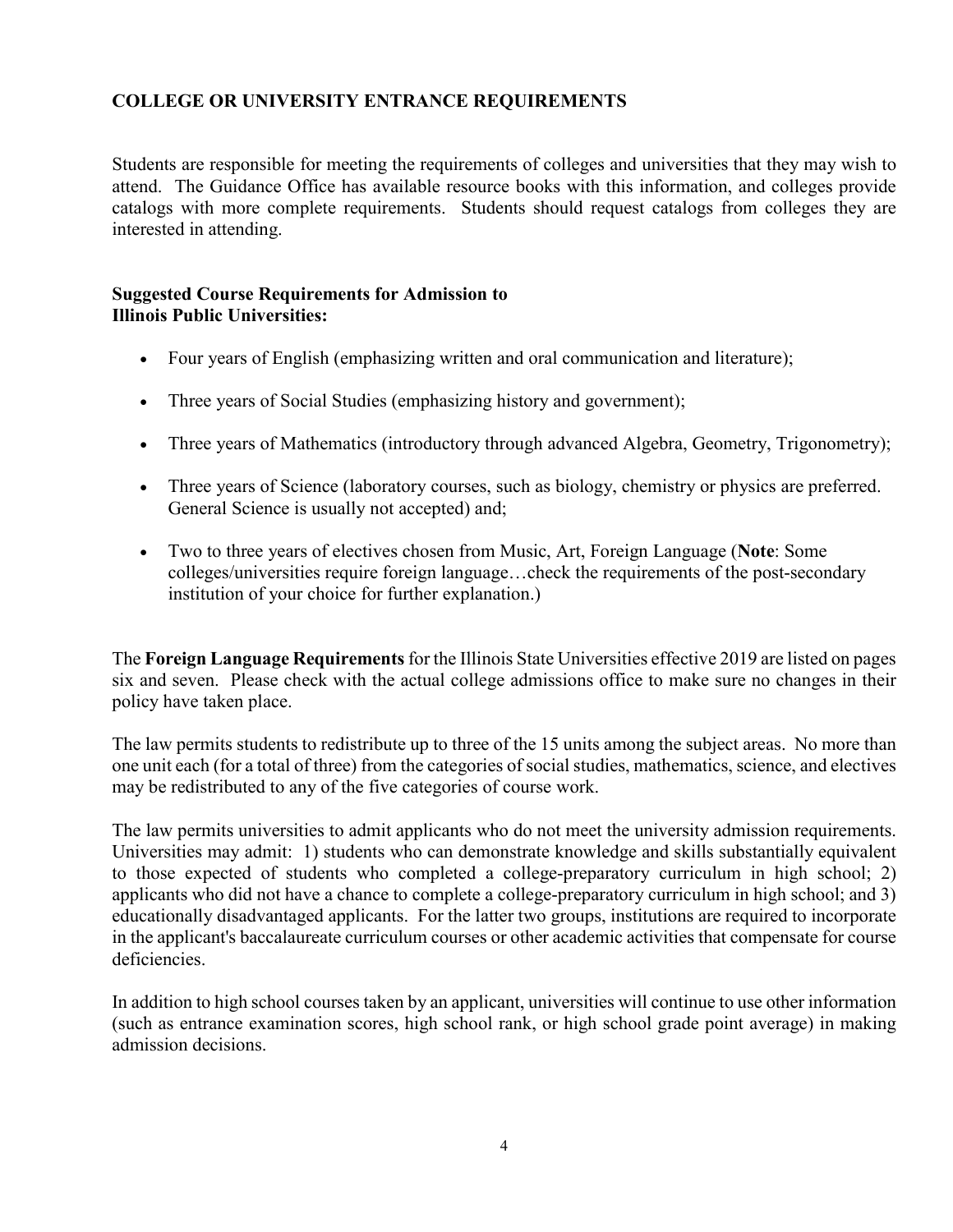# **State Universities in Illinois — At a Glance**

### **Summary of Minimum High School Course Requirements for Admission of Freshman to Illinois Public Universities**

**—Effective 2019—**

|                                     | Total         | English        | <b>Social</b><br><b>Studies</b> | <b>Mathematics Science</b> | Laboratory      | <b>Electives/Other</b>                                                                                                                                                                                                                             |
|-------------------------------------|---------------|----------------|---------------------------------|----------------------------|-----------------|----------------------------------------------------------------------------------------------------------------------------------------------------------------------------------------------------------------------------------------------------|
| Chicago State                       | 15            | 4 <sub>1</sub> | 3 <sub>7</sub>                  | 3 <sub>8</sub>             | 3 <sub>12</sub> | 2 years of foreign language, music, vocational education or art+                                                                                                                                                                                   |
| Eastern Illinois                    | 15            | 4 <sub>1</sub> | 3 <sub>4</sub>                  | 3 <sub>8</sub>             | 3               | 2 years of academic or vocational electives.                                                                                                                                                                                                       |
| <b>Governors State</b>              | 15            | 4 <sub>1</sub> | $\overline{2}$                  | 3 <sub>10</sub>            | 2               | 2 years of one foreign language or fine arts; and 2 years of electives.                                                                                                                                                                            |
| <b>Illinois State</b>               | 15            | 4              | 2                               | 3 <sub>10</sub>            | 2               | 2 years of one foreign language or fine arts; and 2 years of electives.                                                                                                                                                                            |
| Northeastern Illinois 15            |               | 4 <sub>1</sub> | 3 <sub>4</sub>                  | 3 <sub>8</sub>             | 3               | 2 years of foreign language (FL), or 2 years of fine arts (FA) or a<br>combination of 1 year FA/FL and 1 year of vocational education.                                                                                                             |
| Northern Illinois                   | 15            | 4 <sub>2</sub> | 3 <sub>5</sub>                  | 39                         | 3 <sub>13</sub> | 2 units (one must be foreign language, art, or music); Up to 3 units of<br>the required 15 units may be distributed throughout any of the 5<br>categories of coursework. Vocational education may satisfy up to 3 of the<br>units.                 |
| <b>Southern Illinois University</b> |               |                |                                 |                            |                 |                                                                                                                                                                                                                                                    |
| Carbondale                          | 15 or 16 $41$ |                | 3 <sub>7</sub>                  | 3 or 4 10                  | 3 <sub>12</sub> | 2 years of electives in foreign language, art, fine arts, music or<br>vocational education; if a foreign language is taken, it must include two<br>semesters of the same language.                                                                 |
| Edwardsville                        | 15            | 4 <sub>1</sub> | 3 <sub>4</sub>                  | 3 <sub>10</sub>            | 3               | 2 years chosen from foreign language, music, the visual arts, theatre,<br>dance and/or vocational education.                                                                                                                                       |
| <b>University of Illinois</b>       |               |                |                                 |                            |                 |                                                                                                                                                                                                                                                    |
| Chicago                             | 16            | 4              | 3                               | 3                          | 3               | 2 years of foreign language (recommended); 1 year of electives.                                                                                                                                                                                    |
| Springfield                         | 15            | 4 <sub>3</sub> | 3 <sub>5</sub>                  | 3 <sub>10</sub>            | 3 <sub>12</sub> | 2 years of one foreign language or 2 years of fine arts, selected from art,<br>music, dance and theatre are required.                                                                                                                              |
| Urbana-Champaign 15 or 15.5 43      |               |                | 2 <sub>7</sub>                  | 3 or 3.5 <sub>11</sub>     | $2_{12}$        | 2 years of one foreign language are required; and 2 years (flexible<br>academic units) from any of the five subject categories. Approved art,<br>music, or vocational education courses may be counted in the flexible<br>academic units category. |
| Western Illinois +                  | 15            | 4 <sub>1</sub> | 34                              | 3 <sub>8</sub>             | 3               | 2 years of foreign language, music, vocational education, art, theatre,<br>film, religion, philosophy, speech or journalism +                                                                                                                      |

#### **NOTES:**

- + Suggested Electives includes other academic courses.
- 1. Emphasizing written and oral communication and literature.
- 2. Three units of English must be courses emphasizing written and oral communication and literature.
- 3. Studies in language, composition, and literature requiring practice in expository writing in all such work. Coursework should emphasize reading, writing, speaking, and listening.
- 4. Emphasize history and government.
- 5. One unit must be U.S. history or a combination of U.S. history and government.
- 6. At least 2 years of history and/or government; other acceptable subjects are anthropology, economics, geography, psychology, and sociology.
- 7. History and government are preferred. Additional acceptable social studies include anthropology, economics, geography, philosophy, political science,
- psychology, and sociology.
- 8. Introductory through advanced algebra, geometry, trigonometry, or fundamentals of computer programming.
- 9. College preparatory mathematics, including one year of geometry and one year of advanced algebra and/or trigonometry. 10. Algebra I & II, and a proof-based geometry course. A fourth unit is highly recommended: trigonometry and pre-calculus, or statistics, depending on the student's area of interest.
- 11. Algebra, geometry, advanced algebra, trigonometry. Typically, such courses as career/occupational mathematics, consumer mathematics, applied business mathematics, pre-algebra, and computer courses are not acceptable. 3.5 years of mathematics including trigonometry are required in the following curricula: Agricultural, Consumer and Environmental Sciences – agricultural engineering; Business – all curricula; Engineering – all curricula; Fine and Applied Arts – architectural studies; Liberal Arts and Sciences-specialized curricula in biochemistry, chemical engineering, chemistry, geology, and physics.
- 12. Laboratory courses in biology, chemistry, or physics are preferred. Laboratory courses in astronomy and geology are also acceptable. General science will not be acceptable.

13. Two units must be courses in the physical or biological sciences. One unit must be a laboratory science.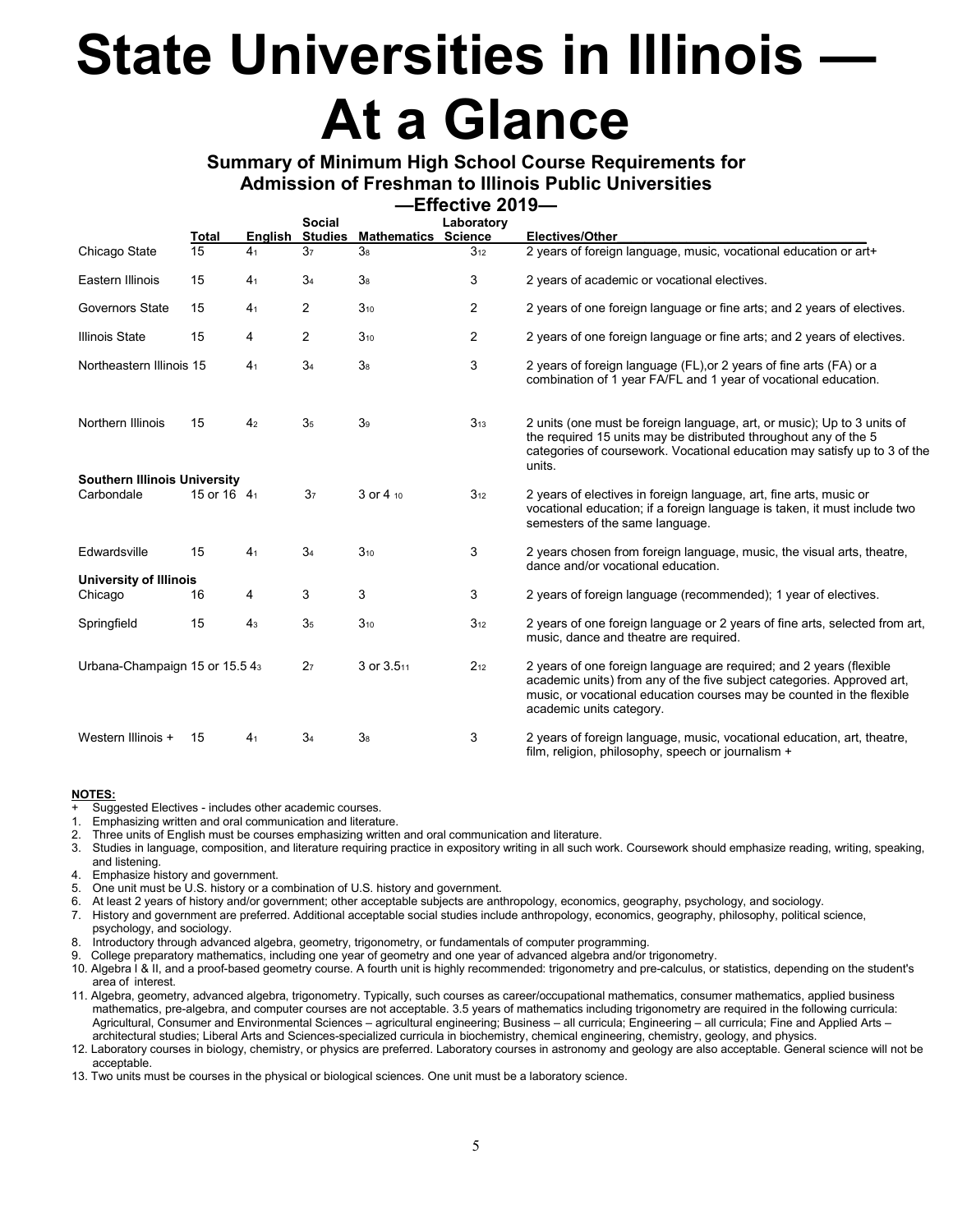| Illinois State University Foreign Language Requirements for |                                                                                               |                                                                                                                                                                                                                                                                                                                                                                                  |  |  |  |  |
|-------------------------------------------------------------|-----------------------------------------------------------------------------------------------|----------------------------------------------------------------------------------------------------------------------------------------------------------------------------------------------------------------------------------------------------------------------------------------------------------------------------------------------------------------------------------|--|--|--|--|
|                                                             | Admission and Graduation<br><b>Effective 2019</b>                                             |                                                                                                                                                                                                                                                                                                                                                                                  |  |  |  |  |
| University                                                  | <b>Foreign Language Requirement</b><br>for Admission                                          | <b>Foreign Language Requirement</b><br>for College Graduation                                                                                                                                                                                                                                                                                                                    |  |  |  |  |
| Chicago State<br>University                                 | Not required                                                                                  | All Programs -- Six hours of college language (can be met<br>by assessment/proficiency test or college level courses<br>only)                                                                                                                                                                                                                                                    |  |  |  |  |
| Eastern Illinois<br>University                              | Not required, 2 years recommended                                                             | Two semesters of college language (can be met by 2 years<br>of single foreign language in high school with "C" or better<br>average)                                                                                                                                                                                                                                             |  |  |  |  |
| Governor's State<br>University                              | 2 years of one foreign language or 2 years Not Required<br>of fine arts                       |                                                                                                                                                                                                                                                                                                                                                                                  |  |  |  |  |
| Illinois State<br>University                                | 2 years of one foreign language or 2 years<br>of fine arts                                    | Colleges of Arts and Sciences -- Two semesters of college<br>language (can be met by successful completion of 3 years<br>of same foreign language in high school). American Sign<br>Language may be used to fulfill this requirement by transfer<br>credit or by proficiency.                                                                                                    |  |  |  |  |
|                                                             |                                                                                               | <b>Bachelor of Arts</b> -- Three semesters of college language<br>(may be met by proficiency test or college level courses<br>only)                                                                                                                                                                                                                                              |  |  |  |  |
| Northeastern IL<br>University                               | Not required                                                                                  | Not Required                                                                                                                                                                                                                                                                                                                                                                     |  |  |  |  |
| Northern Illinois<br>University                             | Humanities; 2 years of foreign language<br>or combination of language, art, music,<br>theatre | Bachelor of Arts -- Two years of one foreign language at<br>the college level (can be met by 4 years of one foreign<br>language in high school with "C" or greater in each course)                                                                                                                                                                                               |  |  |  |  |
| Southern Illinois<br>University<br>Carbondale               | year elective requirement. Must include<br>two semesters of the same language                 | Not required; used toward fulfillment of 2 College of Liberal Arts -- One year (2 courses) of college<br>language (met by college coursework or exam only) some<br>degrees in College of Liberal Arts are exempt.                                                                                                                                                                |  |  |  |  |
| Southern Illinois<br>University<br>Edwardsville             | Not required-2 years recommended                                                              | Bachelor of Arts -- College language required<br>(met by college level coursework only)                                                                                                                                                                                                                                                                                          |  |  |  |  |
| University of<br>Illinois<br>Chicago                        | Not required- 2 years recommended                                                             | College of Business Administration -- 2 semesters at<br>collegiate level; can be waived with 2 years at the high<br>school level or if students' native language is not English.<br>All Programs in the College of Liberal Arts and Sciences,<br>Urban Planning and Public Affairs, as well as the Public<br>Health, and Art History: Four semesters at the collegiate<br>level. |  |  |  |  |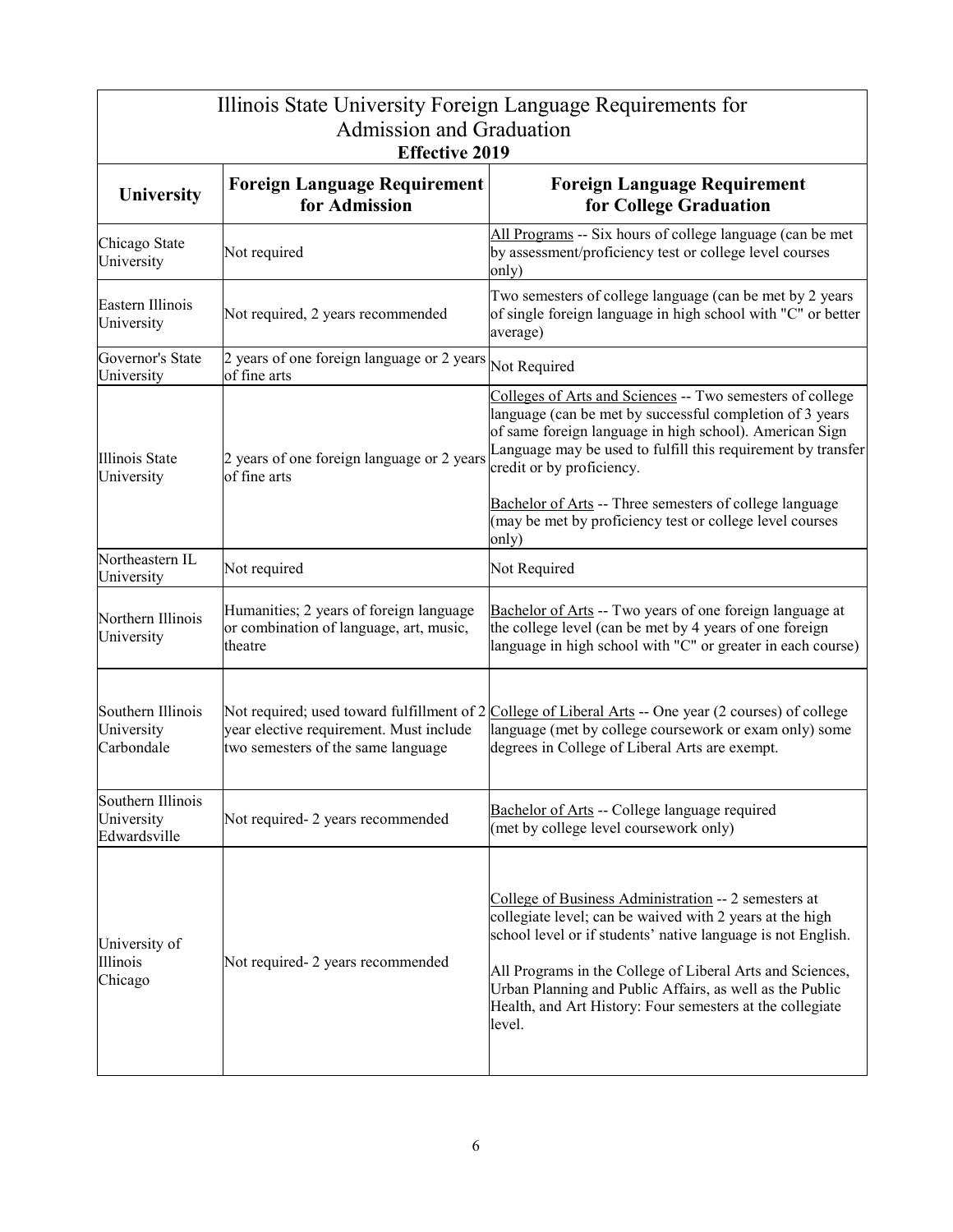| University                                    | University   | <b>Foreign Language Requirement</b><br>for Graduation                                                                                                                                                                                                                                                                                           |
|-----------------------------------------------|--------------|-------------------------------------------------------------------------------------------------------------------------------------------------------------------------------------------------------------------------------------------------------------------------------------------------------------------------------------------------|
| University of<br>Illinois<br>Springfield      |              | $ 2 \rangle$ years of one foreign language or 2 years $ $ Honors students must have 2 years of one language                                                                                                                                                                                                                                     |
| University of<br>Illinois<br>Urbana/Champaign | recommended  | Colleges of Business and Liberal Arts and Sciences -- up<br>to the 4th. collegiate level of foreign language (can be<br>2 years of one language required. 4 years   met by 4 years of one high school foreign language)<br>All Other Colleges -- up to the 3rd. collegiate level (can<br>be met by 3 years of one high school foreign language) |
| Western Illinois<br>University                | Not required | Selected Majors -- Bi-Cultural/Bi-Lingual Education,<br>Foreign Language, and Biology (can be met by 3 years of<br>high school foreign language)                                                                                                                                                                                                |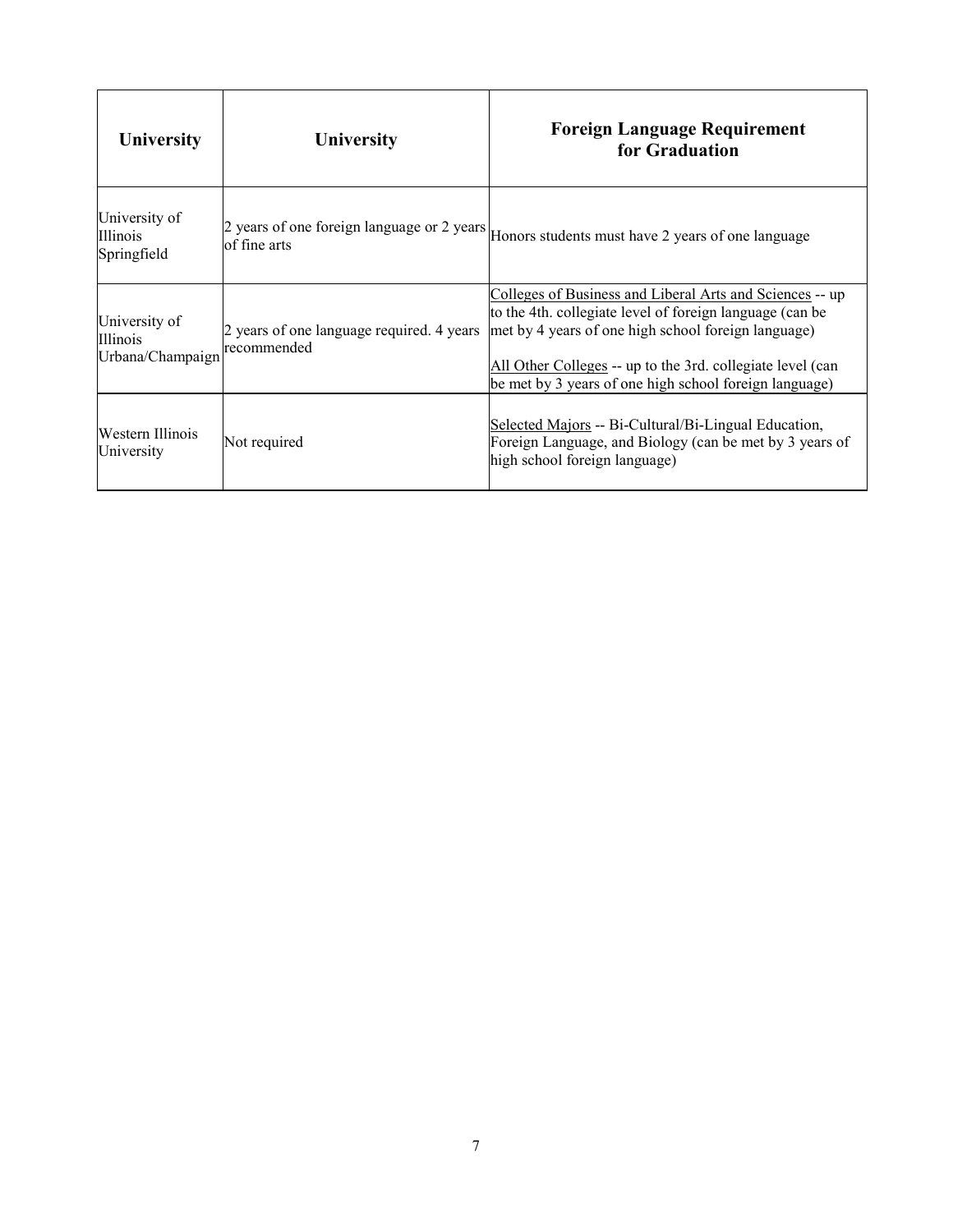#### **COLLEGE COURSEWORK**

Any student enrolled in grade 12 at Johnston City High School who is at least 16 years old and under the age of 21 as of September 1st of the school year in which the college course is taken and must fulfill and comply with the following requirements:

- Has attained a 3.5 grade point average (out of a 4.0) at Johnston City High School. (includes transfer students)
- Has demonstrated good attendance.
- Has demonstrated good behavior.
- The class must fit in with the student's schedule.
- Must provide evidence of enrollment in class.
- Only **One** class will be allowed per semester.
- Student is responsible for tuition and fees.
- Final grade will not count towards JCHS GPA.
- Class will not appear on JCHS Transcript.
- Student must complete enrollment form and submit it to the guidance counselor.
- Must have pre-approval by the Guidance Counselor and Principal.
- Completes a 500-word essay describing professional and intellectual aspirations and prior personal experiences, passions, and special interests.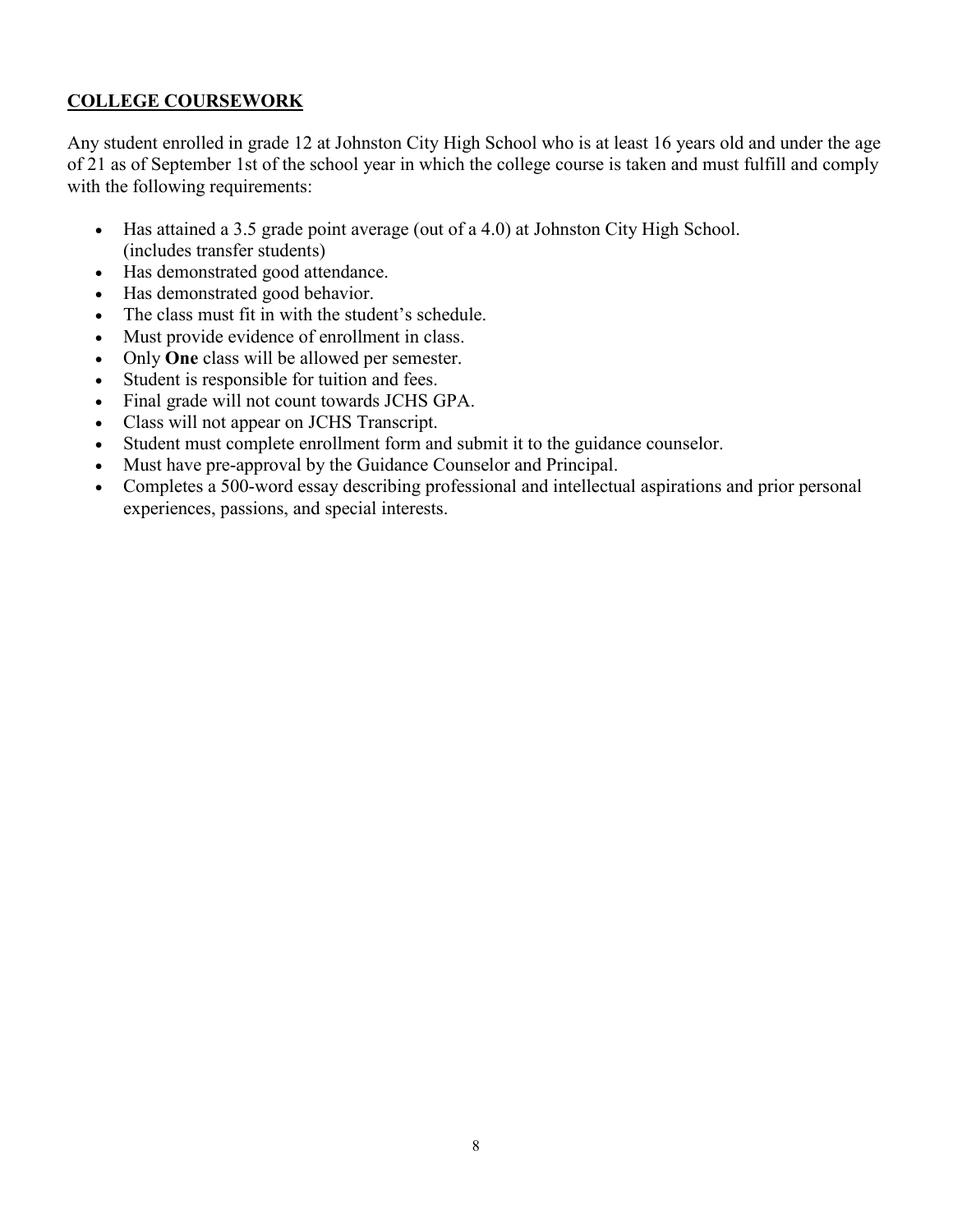#### **REQUIRED AND ELECTIVE COURSES**

### **LANGUAGE ARTS**

#### **105 – English I** .5 Credit per semester 9 **Prerequisite: None**

English I is a full year course which includes beginning composition and introduces students to the study of literature. Beginning composition concentrates on English grammar and usage, including mechanics and spelling. The study of literature includes genre, theme, vocabulary, and many literary elements. Successful completion of English I satisfies one of the two year intensive writing requirements for high school graduation. *State Course Number 01001A000*

#### **106 – Honors English I** .5 Credit per semester 9

**Prerequisite: Completed and Approved Application and Consent of Instructor**

Honors English I is a full year course which includes the same content has English I, but will review and evaluate content in a more in-depth manner. Students must complete a summer reading selection and assignment. Successful completion of Honors English I satisfies one of the two year intensive writing requirements for high school graduation.

*State Course Number 01001A000*

**115 – English II** .5 Credit per semester 10

**Prerequisite: English I**

English II is a full year intensive writing course which includes the study of composition, sentence structure, paragraph structure, grammar, spelling, punctuation, and writing to communicate for a variety of purposes. It also includes the study of drama, fiction and poetry by the great writers of the world, with a special emphasis on short fiction. Oral communication skills will also be addressed. Successful completion of English II satisfies the second year of the two year intensive writing requirements for high school graduation. *State Course Number 01002A000*

#### **116 – Honors English II** .5 Credit per semester 10 **Prerequisite: English I or Honors English I and, Completed and Approved Application, and Consent of Instructor**

Honors English II is a full year intensive writing course which includes the study of composition, sentence structure, paragraph structure, grammar, spelling, punctuation, and writing to communicate for a variety of purposes. It also includes the study of drama, fiction and poetry by the great writers of the world, with a special emphasis on short fiction. Oral communication skills will also be addressed. Students must complete a summer reading selection and assignment. Successful completion of Honors English II satisfies the second year of the two year intensive writing requirements for high school graduation. *State Course Number 01002A000*

**125 – English III** .5 Credit per semester 11

### **Prerequisite: English II or Honors English II**

English III is a full year course which includes the study of advanced composition and American literature. Advanced composition includes the intensive study of the structure of the English language and of writing to communicate for a variety of purposes. American literature is a survey of the prose and poetry of America from the period of colonization to the present. *State Course Number 01003A000*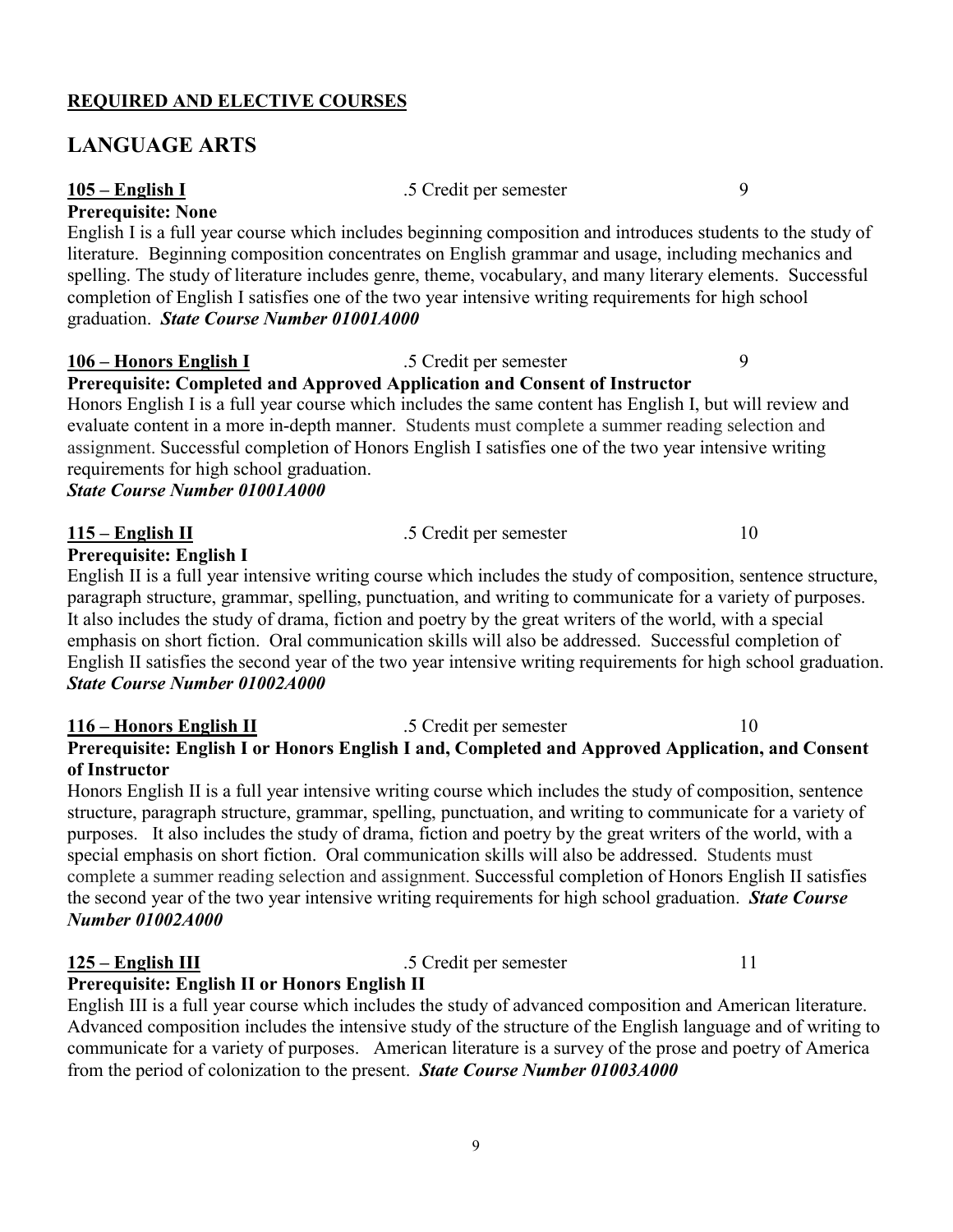### **126 – Honors English III** .5 Credit per semester 11

### **Prerequisite: English II or Honors English II, Completed and Approved Application, and Consent of Instructor**

Honors English III is a full year course which includes the same content as English III, but will cover this content in a more in-depth manner. The course will also include some additional material not covered in English III. Students who sign up for Honors English III should be strong, motivated readers, as they will be expected to read more material at a faster pace than they would in English III. Students must complete a summer reading selection and assignment. English III or Honors English III is required for all juniors. *State Course Number 01003A000*

#### **135 – English IV** .5 Credit per semester 12 **Prerequisite: English III or Honors English III**

English IV is a full year course which includes the continued study of advanced composition and English literature. In this course, students will be required to complete longer writing assignments, such as the research paper. English literature is a survey of the prose and poetry of English from the Anglo-Saxon period to the present. *State Course Number 01004A000*

**136 – Honors English IV** .5 Credit per semester 12 **Prerequisite: English III or Honors English III and meet the reading and writing placement scores for ENG 101 set by JALC. Student must earn a "C" or better and have teacher recommendation to advance from the first to the second semester of Honors English IV**

The primary objective of Honors English IV is to write effective expository prose. The first semester emphasizes the use of Standard English and appropriate sentence structures in unified, developed, and coherent paragraphs and essays. Writing assignments require various rhetorical modes as students learn the process of writing. This semester also includes an introduction to research skills and research writing. In the second semester, students further develop skills in writing expository prose. Second semester is a research writing course. Assignments include documented, multi-source writing in one or two papers for a combined total of at least 2,500 words in the final, graded version(s). (**John A. Logan College Dual Credit Course: ENG 101 (first semester) and ENG 102 (second semester))** *State Course Number 01004A000*

#### **140 – Creative Writing** .5 Credit 9-12

**Prerequisite: None** In this one semester course, students will be introduced to writing in the following literary genres: poetry (including various poetic conventions and types), short stories, drama, song lyrics and personal essays. They will also study and analyze the creative works of accomplished writers in order to learn effective ways to use poetic devices, figurative language, and other writer's tools in their own writing. Students will create a collection of their literary accomplishments during the semester, and act as editors to select the best of each type of creative writing produced by class members for publication in a class literary journal. *State Course Number 01104A000*

### **145 – Literature in Cinema** .5 Credit 9-12

This one-semester class explores the contributions of classic to modern literature into the realm of cinema. The course examines literary elements in films based on plays, short stories, fiction, and non-fiction. Students will view films and then often compare and contrast them to the written counterpart. Students will utilize writing skills in a variety of ways, including film guides, responses, and critiques. *State Course Number 01061A000*

# **Prerequisite: None**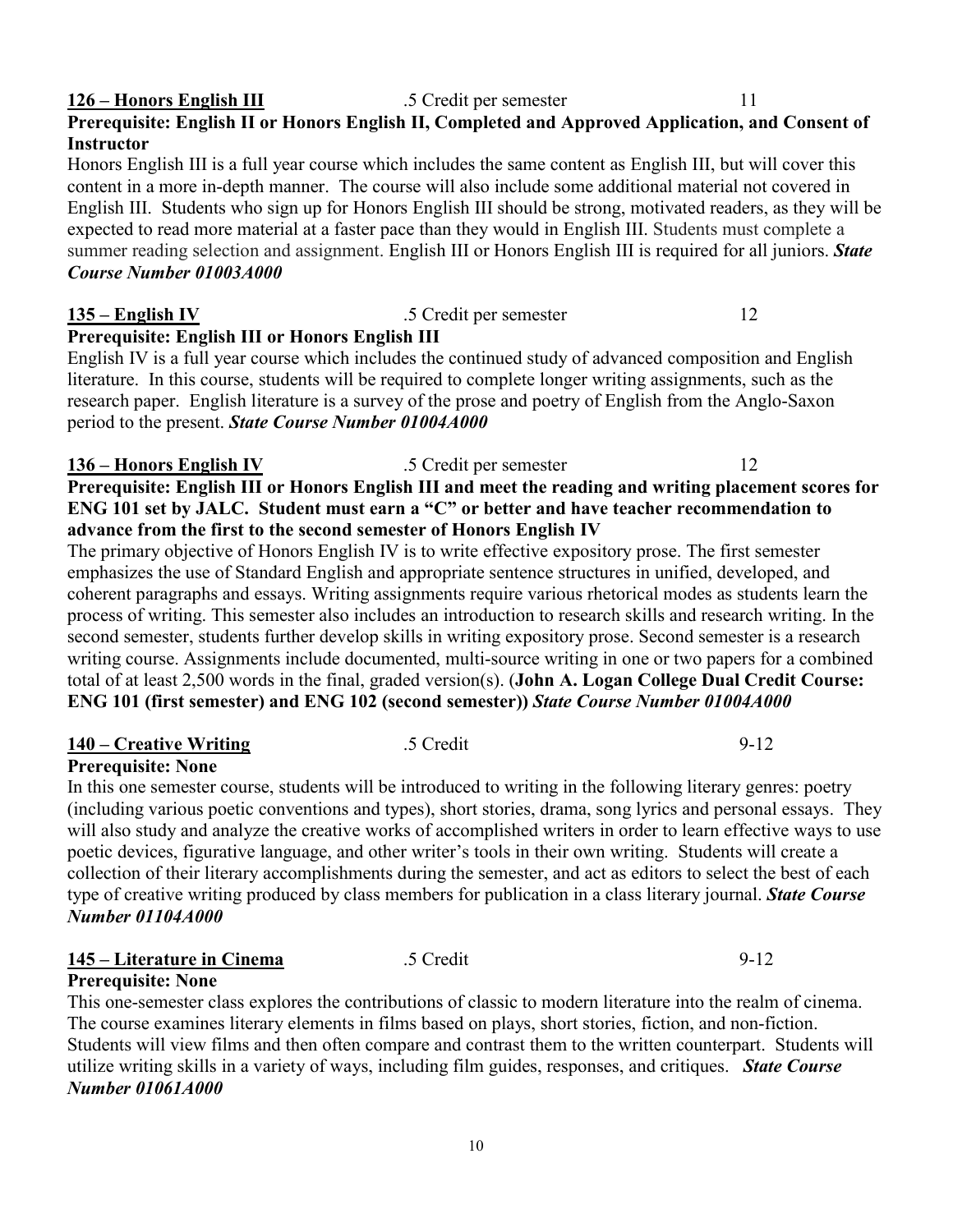| <b>Prerequisite: None</b>            |                                                                                                                                                                                                                                                                                                                                                                                                                |           |
|--------------------------------------|----------------------------------------------------------------------------------------------------------------------------------------------------------------------------------------------------------------------------------------------------------------------------------------------------------------------------------------------------------------------------------------------------------------|-----------|
|                                      | This one-semester course will cover a wide variety of novels from different eras, authors, ethnic                                                                                                                                                                                                                                                                                                              |           |
|                                      | backgrounds, and nationalities. Students will gain an appreciation of various writing styles and techniques.                                                                                                                                                                                                                                                                                                   |           |
|                                      | Students will also be encouraged to read, review, and share their own novel selections with their classmates.                                                                                                                                                                                                                                                                                                  |           |
| <b>State Course Number 01053A000</b> |                                                                                                                                                                                                                                                                                                                                                                                                                |           |
| <u> 165 – Journalism I</u>           | .5 Credit per semester                                                                                                                                                                                                                                                                                                                                                                                         | $10 - 12$ |
| <b>Prerequisite: None</b>            |                                                                                                                                                                                                                                                                                                                                                                                                                |           |
|                                      | This course will cover several forms of print media including literary journals, books, magazines,<br>newspapers, and periodical journals. Members of this class will be, in part, responsible for publishing the<br>JCHS Times. In addition, students will explore various other industry-related jobs, including sales,<br>marketing, public relations, and business concepts. State Course Number 11101A000 |           |
| <u> 167 – Journalism II</u>          | .5 Credit per semester                                                                                                                                                                                                                                                                                                                                                                                         | $11 - 12$ |
| Prerequisite: Journalism I           |                                                                                                                                                                                                                                                                                                                                                                                                                |           |
|                                      | This course will continue from and compliment Journalism I. Students will receive advanced instruction in                                                                                                                                                                                                                                                                                                      |           |
|                                      | news writing, interviewing, feature writing, and other journalism-related material.                                                                                                                                                                                                                                                                                                                            |           |
|                                      | Members of this class will be, in part, responsible for publishing the JCHS Times. State Course Number                                                                                                                                                                                                                                                                                                         |           |
| 11101A000                            |                                                                                                                                                                                                                                                                                                                                                                                                                |           |
| <u> 168 – Journalism III</u>         | .5 Credit per semester                                                                                                                                                                                                                                                                                                                                                                                         | 12        |
| Prerequisite: Journalism II          |                                                                                                                                                                                                                                                                                                                                                                                                                |           |
|                                      | This course will continue from and compliment Journalism II. Students will receive advanced instruction in                                                                                                                                                                                                                                                                                                     |           |
|                                      | news writing, interviewing, feature writing, and other journalism-related material.                                                                                                                                                                                                                                                                                                                            |           |
|                                      | Members of this class will be, in part, responsible for publishing the JCHS Times. State Course Number                                                                                                                                                                                                                                                                                                         |           |
| 11101A000                            |                                                                                                                                                                                                                                                                                                                                                                                                                |           |
| 185 – Drama                          | .5 Credit                                                                                                                                                                                                                                                                                                                                                                                                      | $9 - 12$  |

**157 – Novels** .5 Credit 9-12

### **Prerequisite: None**

In this one-semester course, students will read and learn to interpret dramatic literature written by a variety of modern playwrights. As they study this literature, they will also learn and practice techniques for performing dramatic literature. As a final project for the course, students will select, read, interpret, and perform a one-act play to be presented to a live audience. *State Course Number 05053A000*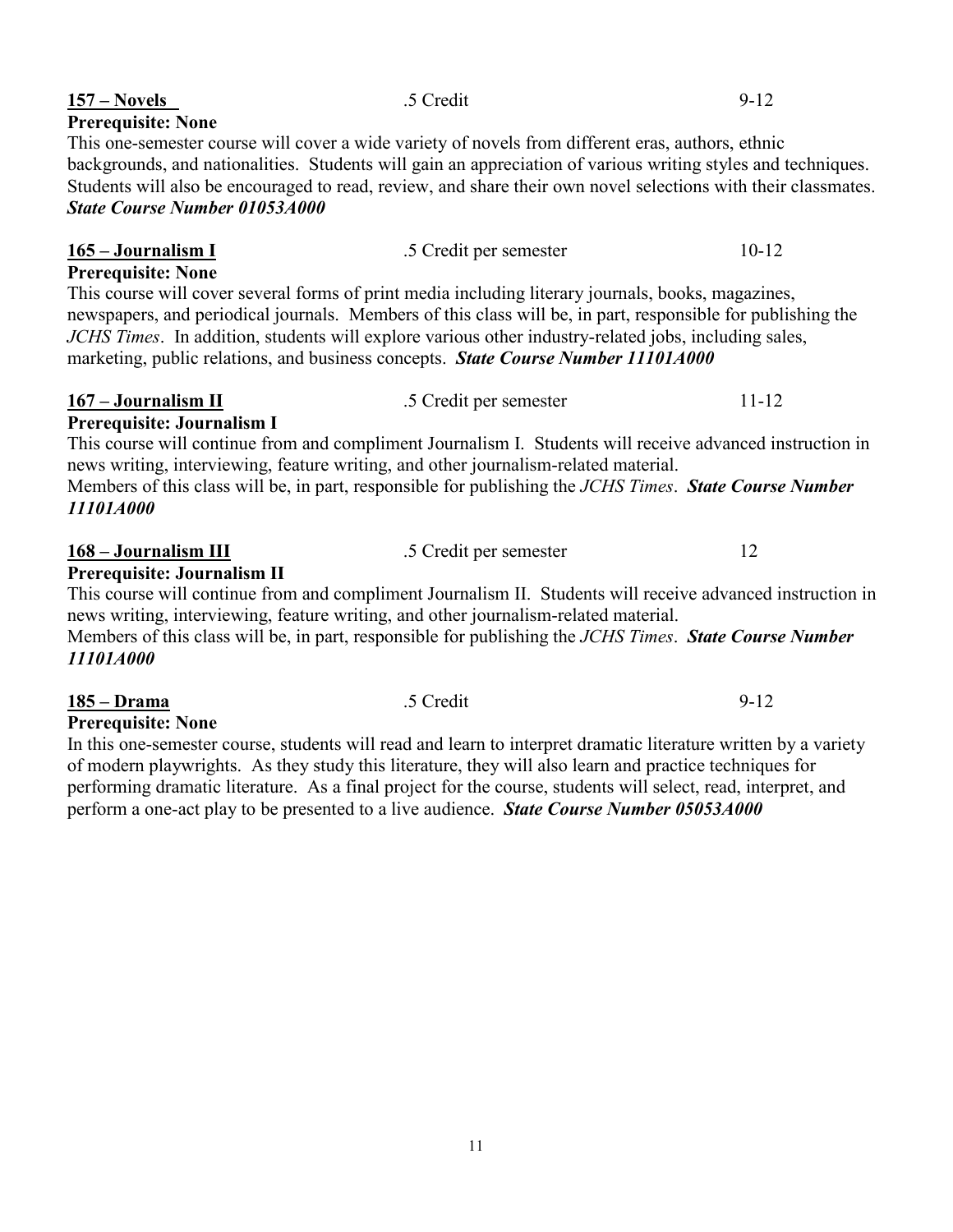# **MATHEMATICS**

The sequence of math courses a student takes in high school depends on the level of math a student begins with his/her freshman year. A beginning math course recommendation will be given to each freshman student entering from Washington Middle School. This recommendation is based on past classroom performance, test scores, effort level and ability. The following is the recommended course sequences for each level of math:

|           | Year 1             | <b>Year 2</b>       | Year 3                    | Year 4                                 |
|-----------|--------------------|---------------------|---------------------------|----------------------------------------|
| $\bullet$ | Algebra IA         | Algebra IB          | Geometry                  | Algebra II                             |
| $\bullet$ | Algebra IA         | <b>Algebra IB</b>   | <b>Geometry</b>           | <b>Transitional Math/Math Analysis</b> |
| $\bullet$ | Algebra I          | Geometry            | Algebra II                | <b>Transitional Math/Math Analysis</b> |
| $\bullet$ | Algebra I          | <b>Geometry</b>     | Algebra II                | <b>Trigonometry/Analytic Geometry</b>  |
| $\bullet$ | <b>Geometry</b>    | Algebra II          | <b>Math Analysis</b>      | <b>Trigonometry/Analytic Geometry</b>  |
| $\bullet$ | <b>Geometry</b>    | Algebra II          | <b>Trig/Analytic Geom</b> | <b>AP Calculus AB</b>                  |
|           | • Advanced Algebra | <b>Adv Geometry</b> | <b>Math Analysis</b>      | <b>Trigonometry/Analytic Geometry</b>  |
|           | • Advanced Algebra | <b>Adv Geometry</b> | <b>Trig/Analytic Geom</b> | <b>AP Calculus AB</b>                  |

#### **205 – Algebra IA (Year 1 of 2 Year Course)**.5 Credit per semester 9-12

#### **Prerequisite: None**

A two-year course, which covers all concepts, covered in Algebra I. The course is broken into two years to accommodate students who do not have the skills to succeed in Algebra I yet. This course will prepare students for future courses in geometry or Algebra II. The students must take both years consecutively. *State Course Number 02053A000*

#### **206 – Algebra IB (Year 2 of 2 Year Course)**.5 Credit per semester 9-12

#### **Prerequisite: Algebra IA**

Second year of a two-year Algebra I course. The course is broken into two years to accommodate students who do not have the skills to succeed in Algebra I yet. This course will prepare students for future courses in geometry or Algebra II. The students must take both years consecutively. *State Course Number 02054A000*

**210 – Algebra I** .5 Credit per semester 9-12

#### **Prerequisite: None**

Algebra I is a one-year course in elementary Algebra. It is a more extensive study of the real number system generalizing the use of variables in algebraic expressions, polynomials, relations, and functions. Also included is a study of linear and quadratic equations. *State Course Number 02052A000*

| $211 - Algebra II$                                      | .5 Credit per semester | 9-12 |
|---------------------------------------------------------|------------------------|------|
| <b>Prerequisite: Algebra I or Consent of Instructor</b> |                        |      |

Algebra II is a one-year course in Intermediate Algebra, which is a more in depth study of real numbers and functions. Linear, parabolic, hyperbolic, other quadratic and cubic functions are covered. Some trigonometry is covered. *State Course Number 02056A000*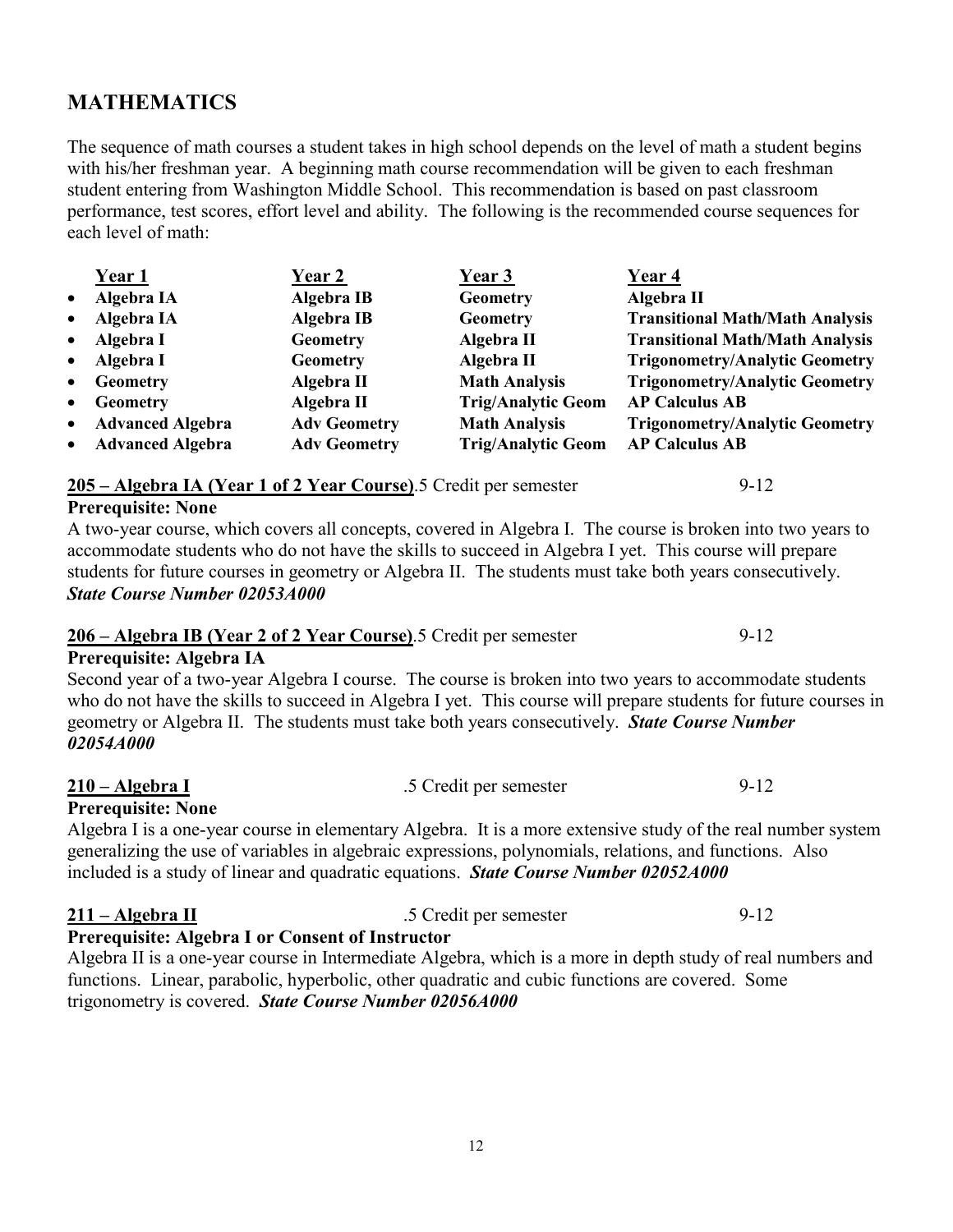**212 – Geometry** .5 Credit per semester 9-12

#### **Prerequisite: Algebra I**

Geometry is a one-year course in elementary Geometry that includes the study of various definitions, axioms, postulates, and theorems necessary to prove congruencies and similarities. Trigonometric concepts are also studied. *State Course Number 02072A000*

### **216 – Transitional Math** .5 Credit per semester 12

### **Prerequisite: Algebra II or instructor consent**

Math course framework designed to prepare and transition students directly into college and career pathways requiring general education college level math competencies in quantitative literacy and statistics. The competencies within each domain should include, but are not limited to: numeracy (operation sense, estimation, measurement, quantitative reasoning, basic statistics, and mathematical summaries), application based algebraic topics, and functions and modeling. Upon completion students should be able to: demonstrate proficiency and understanding in basic numeracy competencies in whole numbers, integers, fractions, and decimals, use estimation and explain/justify estimates, apply quantitative reasoning to solve problems involving quantities or rates, use mathematical summaries of data such as mean, median, and mode, use and apply algebraic reasoning as one of multiple problem-solving tools, and use functions and modeling processes. Course to be delivered through authentic application, problem based instruction designed to build mathematical conceptual understanding and critical thinking skills. *State Course Number 02201A001*

**220 – Advanced Algebra** .5 Credit per semester 9-12 **Prerequisite: Instructor's Consent** This course includes probability, combinatorics, linear programming, statistics, logarithms, and triangle trigonometry. *State Course Number 02069A000*

**230 – Advanced Geometry/Analysis** .5 Credit per semester 10-12 **Prerequisite: Advanced Algebra or AC Algebra III/Trigonometry and Instructor's Consent** This course includes probability, combinatorics, linear programming, statistics, logarithms, and triangle trigonometry. *State Course Number 02057A000*

#### **255–Trigonometry & Analytic Geometry** .5 Credit per semester 11-12 **Prerequisite: Geometry or AC Algebra III/Trigonometry**

Trigonometry & Analytic Geometry is a one-year course in Trigonometry and Analytical Geometry. Math team members should be enrolled their sophomore year. *State Course Number 02107A000*

#### **274 – Math Analysis** .5 Credit per semester 11-12 **Prerequisite: Algebra II or Trigonometry/Analytic Geometry**

Math Analysis courses include the study of polynomial, logarithmic, exponential, and rational functions and their graphs; vectors; set theory; Boolean algebra and symbolic logic; mathematical induction; matrix algebra; sequences and series; and limits and continuity. They may also include some study of trigonometry and /or pre-calculus topics. This class will review all topics in previous classes and extend various topics. The majority of new topics will be college level material taken from number theory and abstract algebra**.**  *State Course Number 02104A000*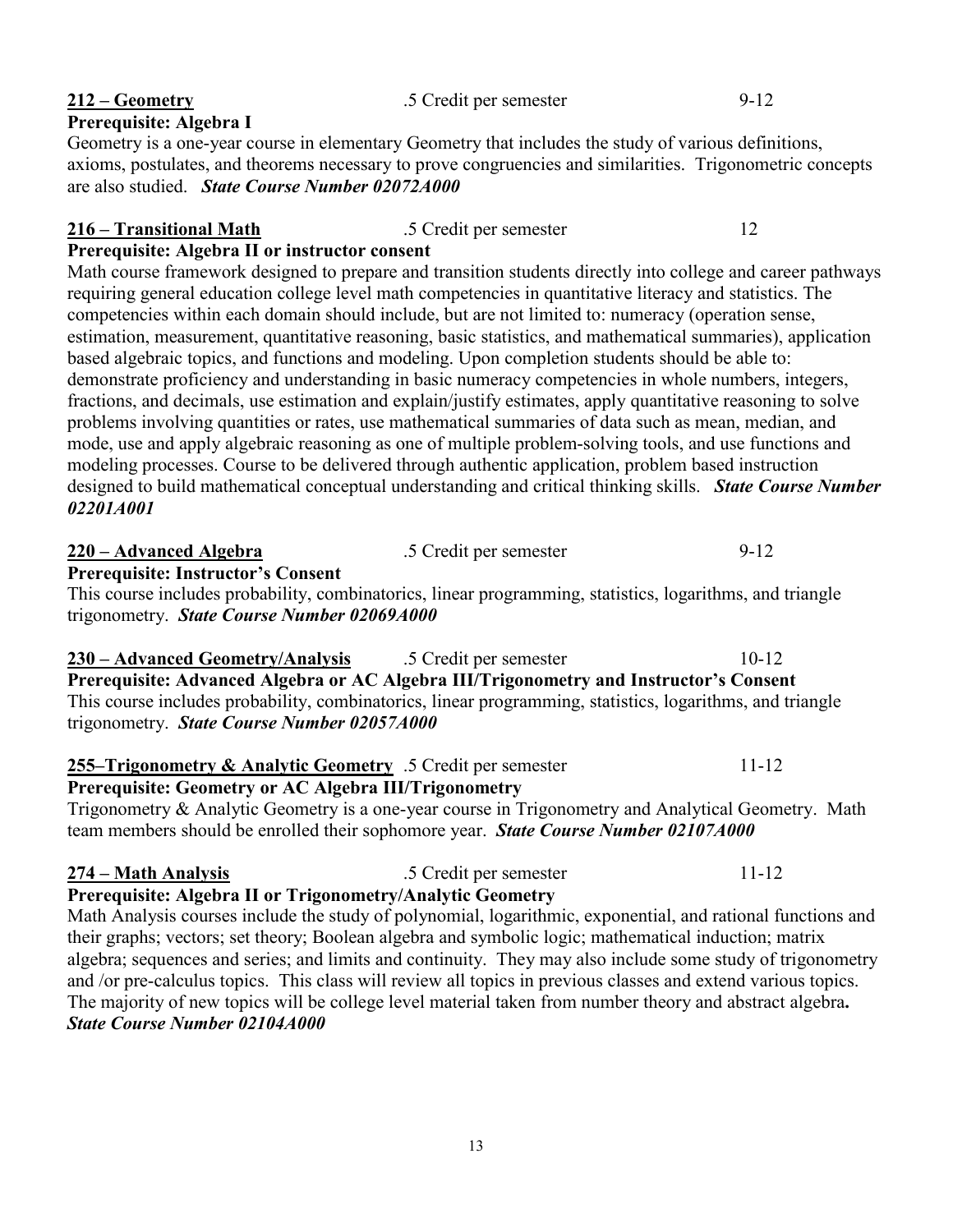#### **275 – AP Calculus AB** .5 Credit per semester 12

#### **Prerequisite: Trigonometry & Analytic Geometry**

Following the College Board's suggested curriculum designed to parallel college-level calculus courses, AP Calculus AB provides students with an intuitive understanding of the concepts of calculus and experience with its methods and applications. These courses introduce calculus and include the following topics: elementary functions; properties of functions and their graphs; limits and continuity; differential calculus (including definition of the derivative, derivative formulas, theorems about derivatives, geometric applications, optimization problems, and rate-of-change problems); and integral calculus (including antiderivatives and the definite integral). *State Course Number 02124A000*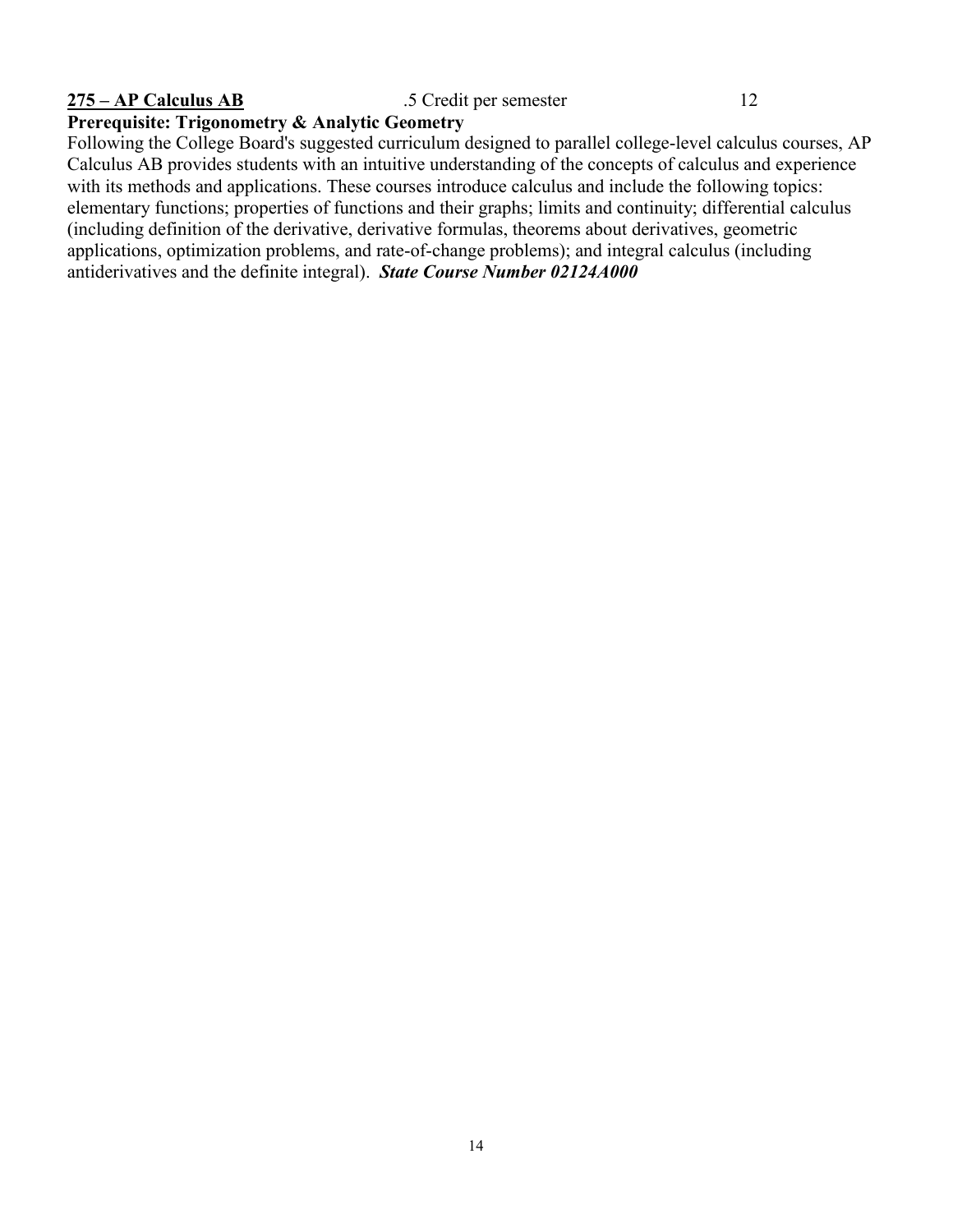# **SCIENCE**

The sequence of science courses a student takes in high school depends on the level of science a student begins with his/her freshman year. A beginning science course recommendation will be given to each freshman student entering from Washington Middle School. This recommendation is based on past classroom performance, test scores, effort level and ability. The following is the recommended course sequences for science:

| Year 1<br><b>Physical Science</b> | <b>Year 2</b><br><b>Biology I</b>                     |
|-----------------------------------|-------------------------------------------------------|
| <b>Biology I</b>                  | Anatomy & Physiology, Chemistry I or Physical Science |

| 304 – Earth and Space Science | .5 Credit per semester | $9-12$ |
|-------------------------------|------------------------|--------|
|-------------------------------|------------------------|--------|

#### **Prerequisite: None**

The first semester of this course will focus on processes that build up the Earth (earthquakes, volcanoes, plate tectonics, mountain building), processes that break down the Earth (erosion and weathering), rocks and minerals, geologic history and topographic maps. Special emphasis will be placed on laboratory investigations.

The second semester of this course will focus on the atmosphere, our solar system, beyond our solar system, astronomy, meteorology and oceanography. Special emphasis will be placed on laboratory investigations. *State Course Number 03008A000*

| <b>308 – Physical Science</b> | .5 Credit per semester |  |
|-------------------------------|------------------------|--|
|                               |                        |  |

#### **Prerequisite: None**

This is a course which is lab-oriented and the curriculum focus will be on chemistry and Earth science, physics, and space science. The chemistry emphasis will be on the periodic table, states of matter, properties of matter, chemical reactions, and chemical bonding. The Earth science emphasis will be on Earth's surface and structure, rocks, plate tectonics, weather and climate. The physics emphasis will be on forces, motion, energy, thermal energy, waves, magnetism and sound. The space science emphasis will be on the solar system, the Earth and moon system, stars and the sun. *State Course Number 03001A000*

#### **310 – Biology I** .5 Credit per semester 9-12

# **Prerequisite: Physical Science or Consent of Instructor**

This is a study of the science of life. In this course the student will become acquainted with the diversity of living things through the five-kingdom system, animals, plants, fungi, profist, and bacteria. *State Course Number 03051A000*

#### **311 – Anatomy and Physiology** .5 Credit per semester 10-12

# **Prerequisite: Biology I with a "C" or better or Consent of Instructor**

This course emphasizes nomenclature and location of human body structures, and the physiological functions of body parts. Students will discover why human beings have different body statures, structures, skin pigmentation, and other variations. The nervous, endocrine, reproductive, and immune systems will be addressed. Dissection of the fetal pig will be used for comparative human anatomy and physiology along with various other lab activities. *State Course Number 03053A000*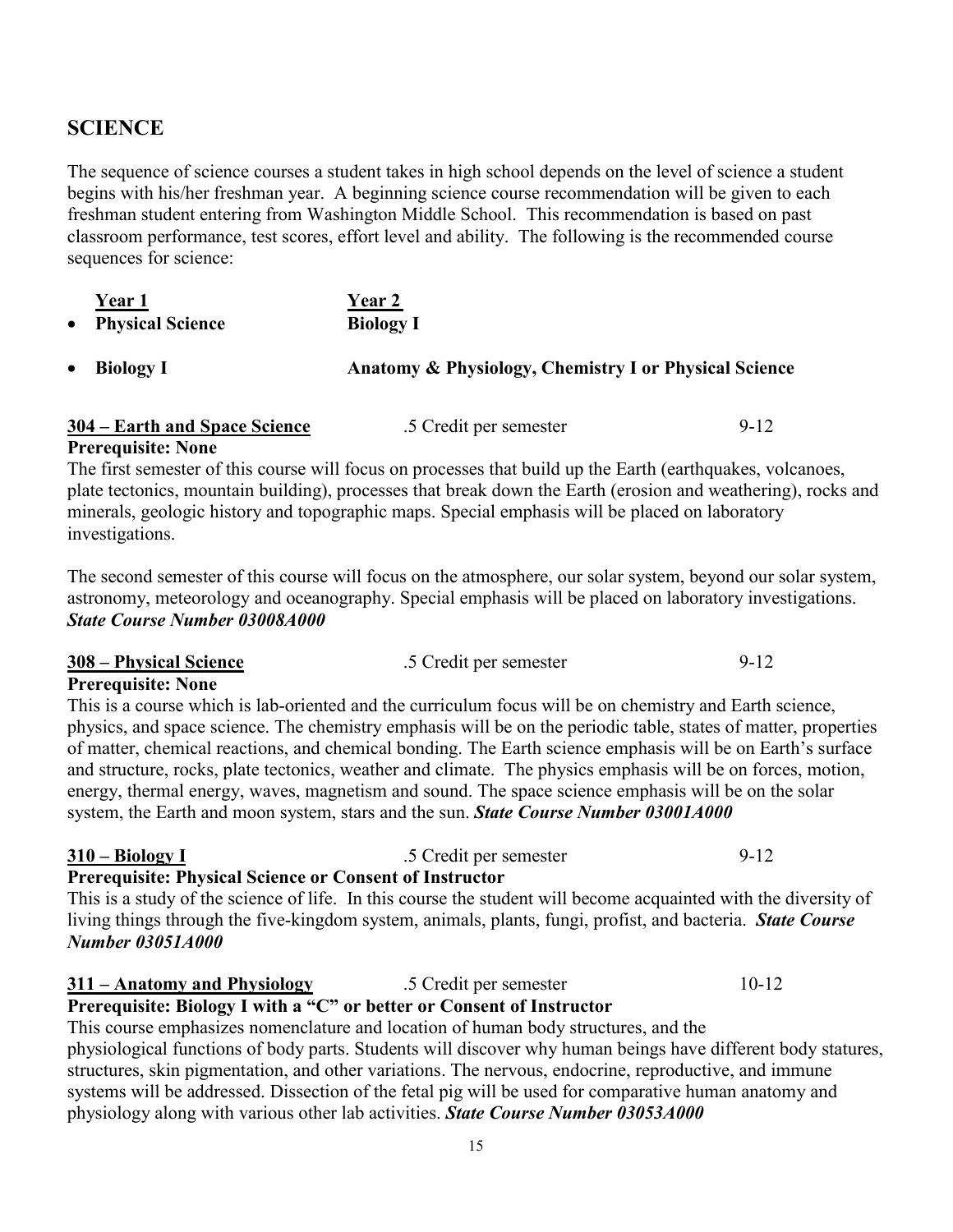| $312 - Biology II$                                     | .5 Credit per semester                                                                                     | $11 - 12$ |
|--------------------------------------------------------|------------------------------------------------------------------------------------------------------------|-----------|
|                                                        | Prerequisite: Biology I and JALC college entrance test scores on file in the guidance office.              |           |
|                                                        | This course is designed for science majors. It is a lecture-lab course which includes the following: an    |           |
|                                                        | introduction to biochemistry, molecular genetics, cell structure, function, and processes. The scientific  |           |
|                                                        | method is presented in lab. (John A. Logan College Dual Credit Course: BIO 101) State Course Number        |           |
| 03052A000                                              |                                                                                                            |           |
| $315$ – Chemistry I                                    | .5 Credit per semester                                                                                     | $10 - 12$ |
| Prerequisite: Algebra I and Biology I                  |                                                                                                            |           |
|                                                        | Chemistry I is the study of material things which make up the universe. Students taking chemistry need a   |           |
|                                                        | background in mathematics. Group I and II qualitative unknowns as well as quantitative titrations are done |           |
| in class. State Course Number 03101A000                |                                                                                                            |           |
| $316$ – Chemistry II                                   | .5 Credit per semester                                                                                     | $11 - 12$ |
| <b>Prerequisite: Chemistry I</b>                       |                                                                                                            |           |
|                                                        | Beginning with acids and bases, Chemistry II covers organic chemistry and quantitative unknowns as well.   |           |
|                                                        | There is emphasis on laboratory skills. State Course Number 03102A000                                      |           |
| 320 – Physics                                          | .5 Credit per semester                                                                                     | $11 - 12$ |
| <b>Prerequisite: Geometry or Consent of Instructor</b> |                                                                                                            |           |
|                                                        | Physics is known as an exact science, which has mathematics as its foundation. Students realize that this  |           |
|                                                        | covers the fields of mechanics, sound, light, heat, magnetism and electricity. <b>State Course Number</b>  |           |
| <i>03151A000</i>                                       |                                                                                                            |           |

| 456 – Basic Agricultural Science | .5 Credit per semester | $9-12$ |
|----------------------------------|------------------------|--------|
|----------------------------------|------------------------|--------|

#### **Prerequisite: None**

This orientation course builds on basic skills and knowledge gained in the introduction to the Agricultural Industry course. Major units of instruction include agricultural research, soil science, advanced plant science, biotechnology, advanced animal science, and applied science. Math skills and concepts will be stressed throughout the course as they relate to each area. Improving computer and workplace skills will be a focus. Participation in FFA student organization activities and Supervised Agricultural Experience (SAE) projects is an integral course component for leadership development, career exploration and reinforcement of academic concepts. *State Course Number 18003A001*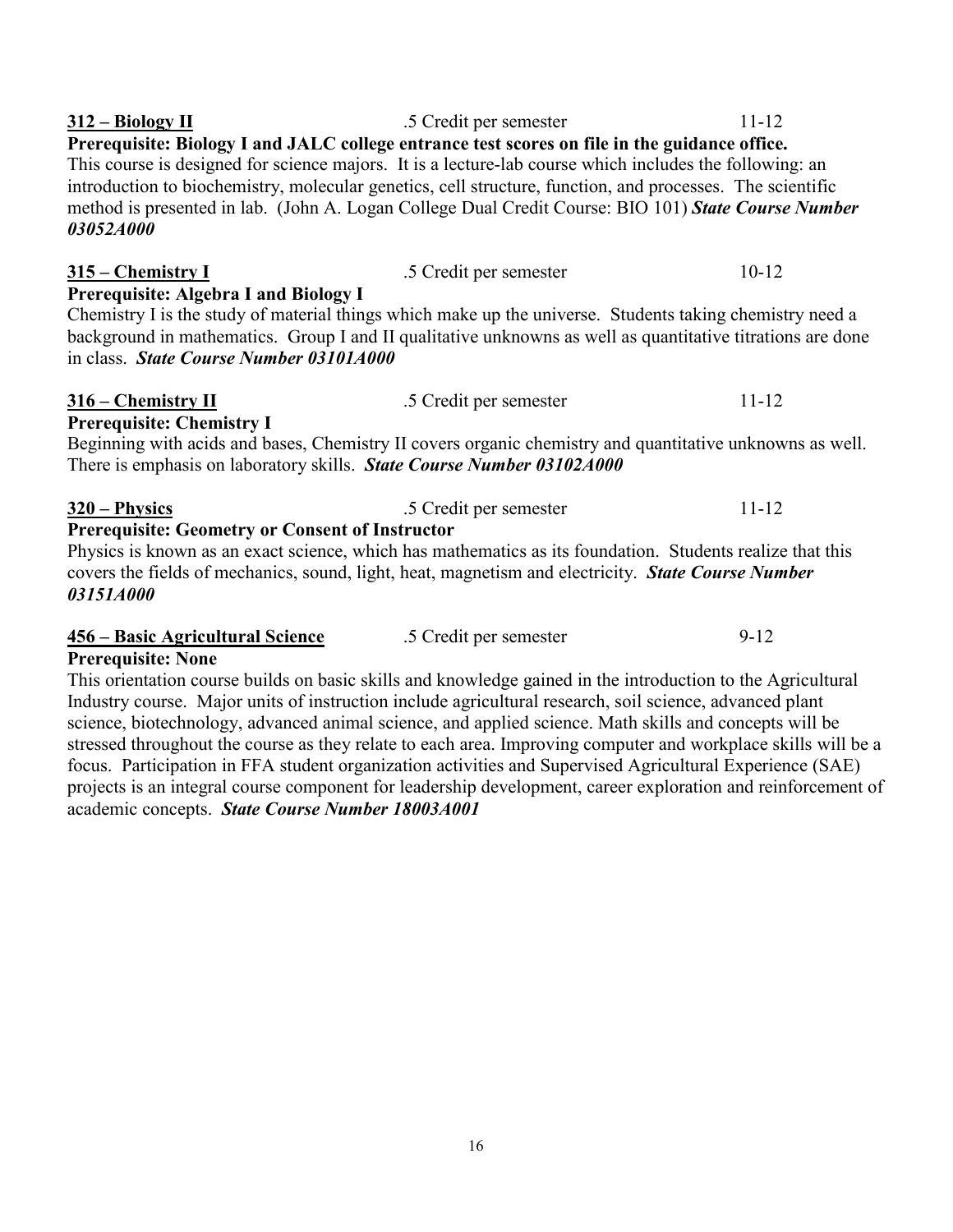#### **HEALTH/PHYSICAL EDUCATION & TRAINING/DRIVER'S EDUCATION**

#### **330 – Health I** .5 Credit 10

#### **Prerequisite: None**

Health I is a one-semester course teaching the fundamentals of good health. Required for sophomores. *State Course Number 08051A000*

#### **350 – Physical Education** .5 Credit per semester 9-12

#### **Prerequisite: None**

This course will foster growth and development in the four learning domains of physical education: health related physical fitness, psychomotor, cognitive, and affective. Students will accomplish this through participation in various team and individual activities. Rules, terminology, and strategy will also be covered. Emphasis will be placed on active participation and general fitness. *State Course Number 08001A000*

**352 – Aerobic Class** .5 Credit per semester 9-12

#### **Prerequisite: None**

Aerobics is a fitness class designed to enhance the four components of fitness, which are cardio-respiratory conditioning, muscle strength and endurance and flexibility. There are many types of activities, which are considered aerobic. In this class, step bench and floor (dance) aerobics will be taught. The class is structured where bench or floor work is done three days per week and muscle condition/training will be two days per week. This class is an alternative to the regular physical education class. *State Course Number 08005A000*

#### **354 – Fitness and Weight Training (Co-Ed)**.5 Credit per semester 9-12

#### **Prerequisite: None**

Course will emphasize the following health related physical fitness components: muscular strength and endurance, cardio-respiratory fitness, flexibility, and body composition. Students will learn strength training principles and monitoring exercise exertion to promote general life-long fitness and disease prevention. The weekly calendar for the year will be four days of weight training (M, T, TH, and F) and one day of plyometric/aerobic training (W). *State Course Number 08009A000*

#### **380 – Driver's Education** .5 Credit 9-12 Driver's Education is the study of the techniques of safe driving with "behind the wheel" experience. Driver's education students will be processed by birthdates. Driver's education course work and the practical portion ("behind the wheel") will be combined with physical education courses to facilitate scheduling. Approximately 40 students can be scheduled each semester to take driver's education. This will allow time for the required classroom and driving hours per state law. Therefore, we will not know exactly what the cutoff date by birthdate will be until all students have registered for classes. Students will be prioritized by birthdates, with the oldest students scheduled for the fall semester.

Proficiency exams for the practice driving part of driver education course are permitted at the discretion of the instructor at any time after completion of three hours of practice driving under direct individual instruction by the driver education instructor.

Public and private students who desire to take the driver's education course must receive a passing grade in at least eight courses during the previous two semesters prior to taking driver's education. *A student may miss no more than 4 class periods or they will be removed from the course*. **This includes excused absences.** *State Course Number 08152A000*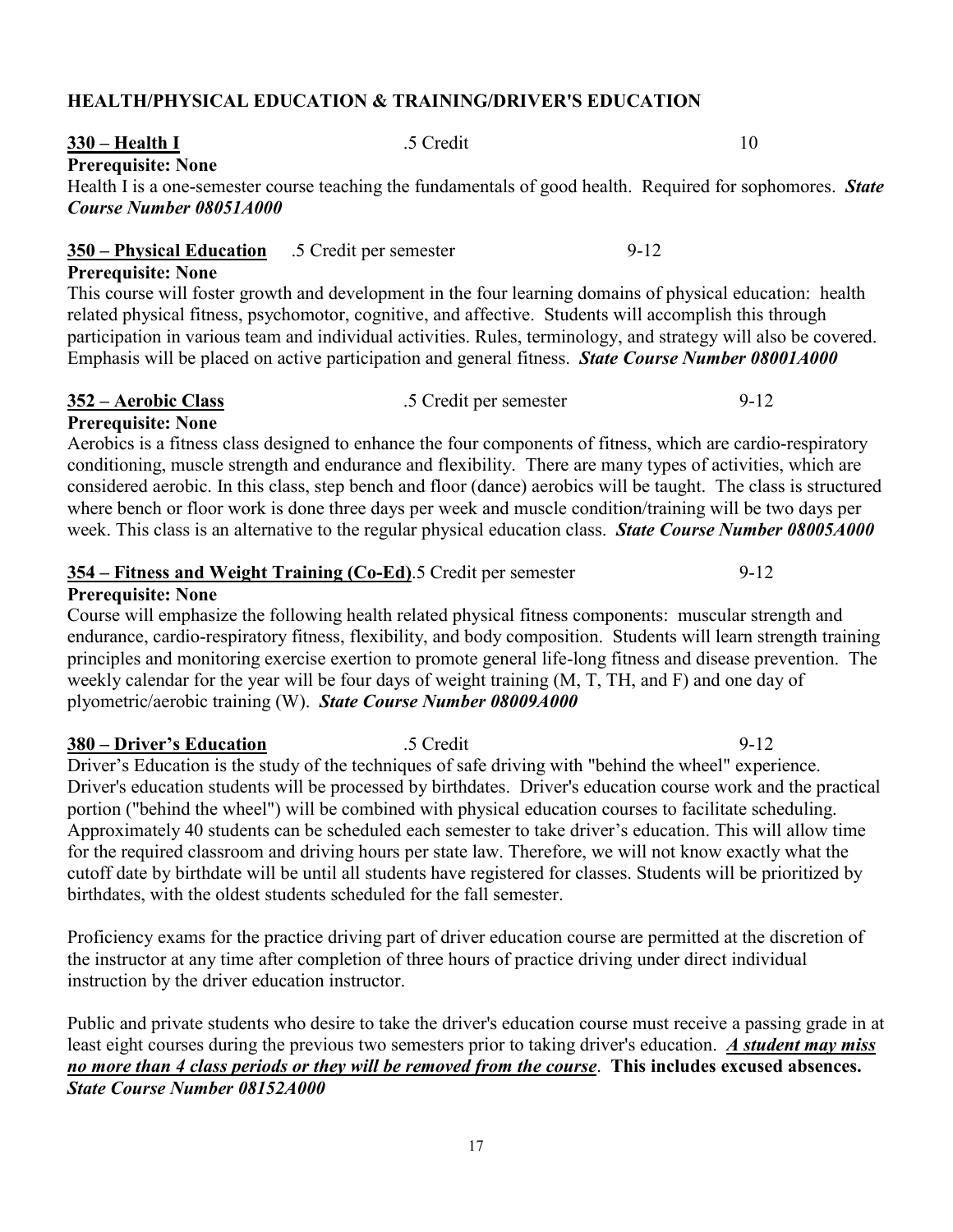# **VOCATIONAL COURSES-Agriculture**

# **450 – Introduction to Agricultural Industry** .5 Credit per semester 9-12

# **Prerequisite: None**

This orientation course provides an opportunity for students to learn how the agricultural industry is organized; its major components; the economic influence of agriculture at state, national and international levels; and the scope and types of job opportunities in the agricultural field. Basic concepts in animal science, plant science, soil science, horticulture, natural resources, agribusiness management, agricultural mechanics, agricultural biotechnology, food science technology, environmental science and aquacultural science and technology will be presented. Improving computer and workplace skills will be a focus. Participation in FFA student organization activities and Supervised Agricultural Experience (SAE) projects is an integral course component for leadership development, career exploration and reinforcement of academic concepts. *State Course Number 18001A001*

# **454 – Basic Agricultural Mechanics** .5 Credit per semester 10-12

# **Prerequisite: Introduction to Agriculture**

In this course, theory and hands-on experiences provide opportunities for students to develop basic knowledge and skills in agricultural mechanics. Instructional areas include the basic fundamentals of maintaining and repairing small gasoline engines, basic electricity, welding, construction, cold metal work, and operating agricultural equipment safely. Improving workplace and computer skills will be a focus. Participation in FFA student organization activities and Supervised Agricultural Experience (SAE) projects is an integral course component for leadership development, career exploration and reinforcement of academic concepts. Basic Agricultural Science counts as a science credit for students who have already completed one year of physical science or biology or an equivalent science course. *State Course Number 18401A001*

#### **456 – Basic Agricultural Science** .5 Credit per semester 9-12 **Prerequisite: None**

This orientation course builds on basic skills and knowledge gained in the introduction to the Agricultural Industry course. Major units of instruction include agricultural research, soil science, advanced plant science, biotechnology, advanced animal science, and applied science. Math skills and concepts will be stressed throughout the course as they relate to each area. Improving computer and workplace skills will be a focus. Participation in FFA student organization activities and Supervised Agricultural Experience (SAE) projects is an integral course component for leadership development, career exploration and reinforcement of academic concepts. *State Course Number 18003A001*

# **461 – Agricultural Construction and Technology** .5 Credit per semester 11-12

**Prerequisite: Basic Agricultural Mechanics**

This advanced course focuses on the knowledge, hands-on skills, and work place skills applicable to construction in the agricultural industry. Major units of instruction include: personal safety, hand tools, power tools, blue print reading, surveying, construction skills in carpentry, plumbing, electricity, concrete, block laying, drywall and painting. Careers such as agricultural engineers, carpenter, plumber, electrician, concrete and block layers, finishers, safety specialists, and other related occupations will be examined. Improving workplace and computer skills will be a focus. Participation in FFA student organization activities and Supervised Agricultural Experience (SAE) projects is an integral course component for leadership development, career exploration and reinforcement of academic concepts. *State Course Number 18403A001*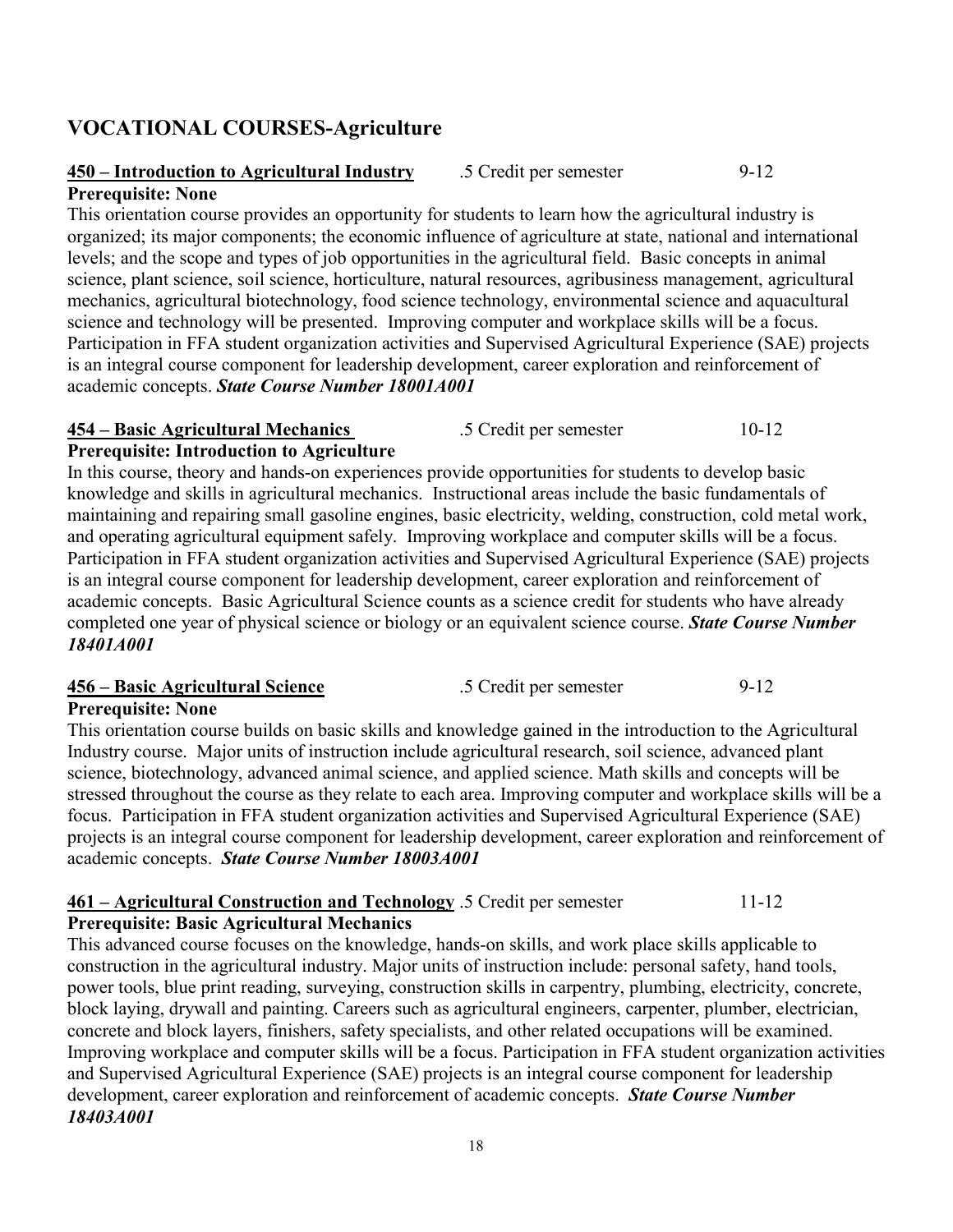### **466 – Agricultural Mechanics and Technology** 5 Credit per semester 11-12

**Prerequisite: Introduction to Agricultural Industry and Basic Agricultural Mechanics** This course will concentrate on expanding student's knowledge and experiences with agricultural mechanics technologies utilized in the agricultural industry. Units of instruction included are: design, construction, fabrication, maintenance, welding, electricity/electronics, internal combustion engines, hydraulics, and employability skills. Careers of agricultural construction engineer, electrician, plumber, welder, equipment designer, parts manager, safety inspector, welder, and other related occupations will be examined. Improving workplace and computer skills will be a focus. Participation in FFA student organization activities and Supervised Agricultural Experience (SAE) projects is an integral course component for leadership development, career exploration and reinforcement of academic concepts. *State Course Number 18402A001*

#### **467 – Veterinary Technology** (**Offered in 2021-2022)** .5 Credit 10-12

### **Prerequisite: Introduction to Agricultural Industry or Basic Agricultural Science**

This course will develop students' understanding of the small and companion animal industry, animal anatomy and physiology, animal ethics and welfare issues, animal health, veterinary medicine, veterinary office practices, and animal services to humans. Career exploration will focus on veterinarian, veterinary lab technicians, office lab assistant, small animal production, research lab assistant, and animal nutrition lab technician. Improving computer and workplace skills will be a focus. Participation in FFA student organization activities and Supervised Agricultural Experience (SAE) projects is an integral course component for leadership development, career exploration and reinforcement of academic concepts. *State Course Number 18105A001*

#### **468 – Animal Science (Offered in 2021-2022)** .5 Credit 10-12

#### **Prerequisite: Introduction to Agricultural Industry or Basic Agricultural Science**

This course will develop students' understanding of the livestock (beef, dairy, sheep, goats, and swine), poultry, and large (equine) animal industry. Topics of instruction include scientific investigations, genetics, animal anatomy and physiology, animal nutrition, animal reproduction, animal health, and meat science. Improving computer and workplace skills will be a focus. Participation in FFA student organization activities and Supervised Agricultural Experience (SAE) projects is an integral course component for leadership development, career exploration and reinforcement of academic concepts. *State Course Number 18101A002*

#### **469 – Natural Resources Management and Conservation**.5 Credit per semester 10-12 **Prerequisite: Introduction to Agricultural Industry**

This course develops management and conservation skills in understanding the connection between agriculture and natural resources. Student knowledge and skills are developed in: understanding natural resources and its importance; fish, wildlife, and forestry management and conservation; and exploring outdoor recreational enterprises. Hunting and fishing as a sport, growing and managing tree forests, and outdoor safety education will be featured. Career exploration will be discussed including: park ranger, game warden, campground manager, forester, conservation officer, wildlife manager, and related occupations. Improving computer and workplace skills will be a focus. Participation in FFA student organization activities and Supervised Agricultural Experience (SAE) projects is an integral course component for leadership development, career exploration and reinforcement of academic concepts. *State Course Number 18504A002*

#### **470 – Supervised Agricultural Experience** .25 Credit per semester 10-12

#### **Prerequisite: Completion of Application and Instructor Consent Only**

This supervised experience is designed to establish knowledge and skills in various agricultural careers. Students will gain credit by establishing a project at their home, at a local business, or at their school usually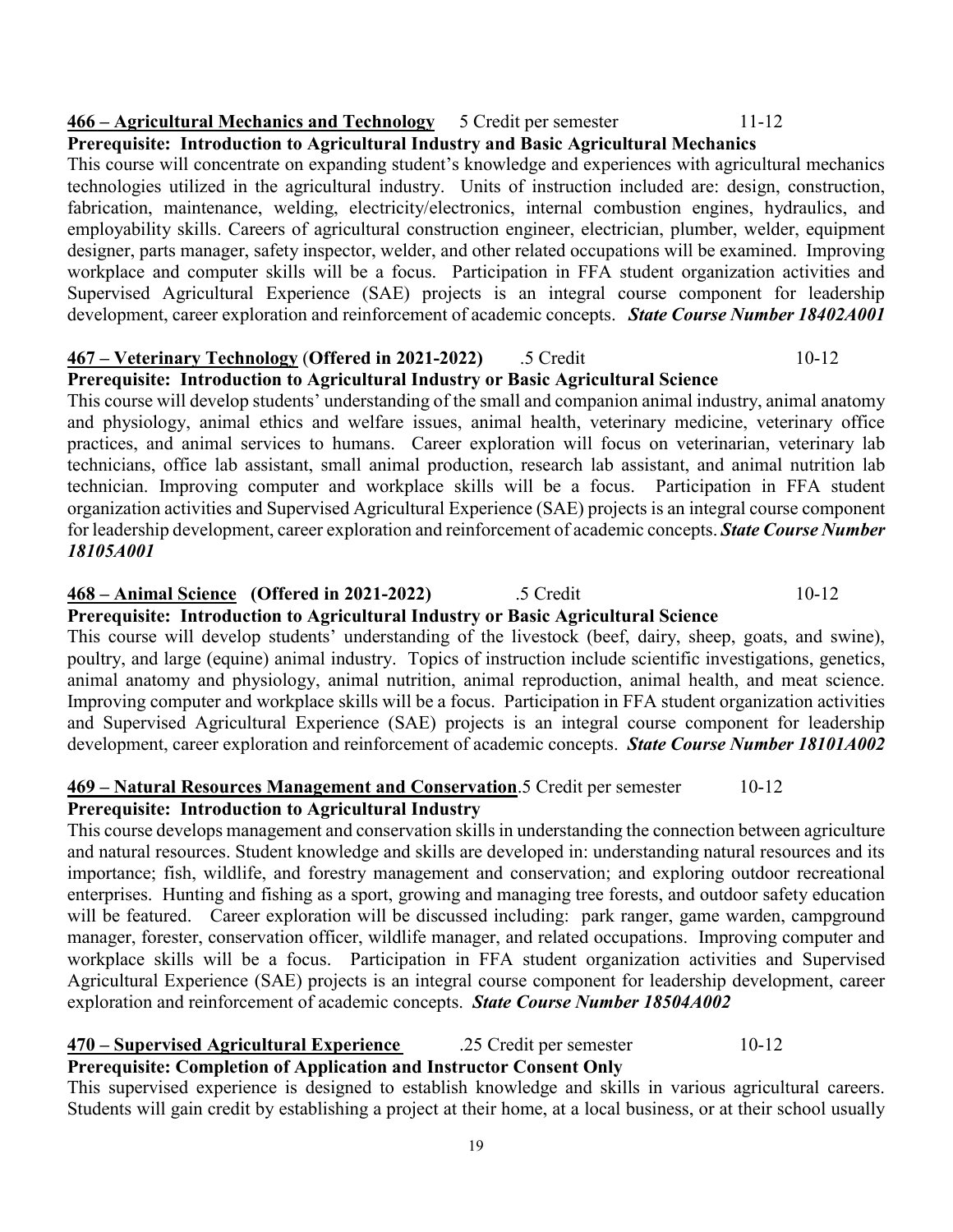after normal school hours. Example projects may include, but are not limited to: working at a garden center, raising vegetables/grain/livestock, conducting agriscience experiments in a greenhouse, and training horses at a stable. Students will be required to verify their experiences by keeping written or computerized records including: business agreements, budgets, inventories, daily activities, hours worked, income and expenses, total earnings, depreciation, and net worth. Instructor supervision will be conducted to the student's home or place of employment. SAE records should be evaluated at least once per month. In addition, SAE lessons are integrated in each agricultural course. SAE participation can lead to full-time employment, scholarships, and awards through the FFA. *State Course Number 18998A002*

### **VOCATIONAL COURSES-Business**

**605 – Business Concepts** .5 Credit per semester 9-10

#### **Prerequisite: None**

This course serves as an orientation to all business programs. Basic economics, marketing, and management principles are introduced. Students demonstrate an understanding of banking administration through successful completion of a simulation. Business communications and computations are integrated throughout the course. Employability skills and abilities are developed. *State Course Number 12001A001*

| 610 – Accounting I | .5 Credit per semester | $10 - 12$ |
|--------------------|------------------------|-----------|
|                    |                        |           |

# **Prerequisite: None**

Accounting I is a course designed for study in accounting theory which will be useful to all students who plan to pursue a career in business, marketing, management production, or entrepreneurship. Instruction will include information on keeping financial records, summarizing them for convenient interpretation, and analyzing them to provide assistance to management for decision-making. By the use of business simulations, the student actually has an opportunity to have hands-on experience. *State Course Number 12104A001*

| $611 -$ Accounting II | .5 Credit per semester                                          | $11-12$ |
|-----------------------|-----------------------------------------------------------------|---------|
|                       | Prerequisite: B average in Accounting and Consent of Instructor |         |

This advanced, skill-level course builds upon the foundation which is established in Accounting I. This course focuses on business-record analysis to enable students to develop more knowledge of the principles of accounting for decision making. Greater emphasis is placed on financial statements and accounting records. It is an expanded study of accounting principles as they apply to more complicated types of business organizations: partnerships, corporations, etc. Some specialized accounting computer applications are made available. Simulated business conditions may be provided through the use of practice sets. This course provides a technical background for college-bound students who plan a business curriculum, as well as those who plan vocational preparation. *State Course Number 12104A002*

| 615 – Medical Terminology | .5 Credit per semester | $10 - 12$ |
|---------------------------|------------------------|-----------|
|---------------------------|------------------------|-----------|

#### **Prerequisite: None**

This course is an introduction to the correct spelling, pronunciation, and meaning of roots, prefixes, and suffixes of common medical terms that relate to body systems and pathological conditions. Students will also learn terminology for medical records, managed care, and the different health care settings. In addition, students will study abbreviations that relate to laboratory values, clinical procedures, and medical documents. **(Dual Credit w/JALC BUS 215)** *State Course Number 12002A001*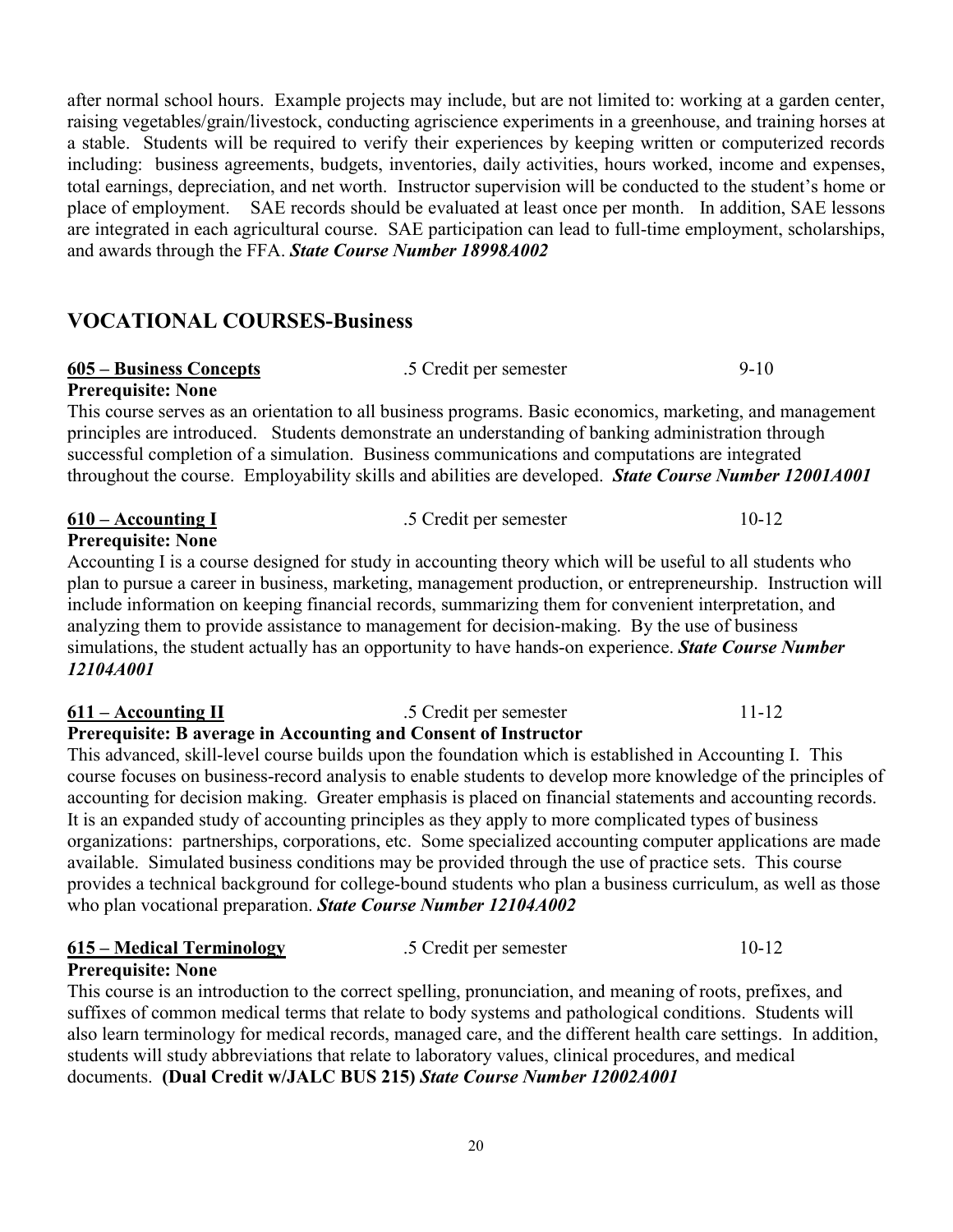| <b>Prerequisite: None</b>                                                                                   |           |                                                                                                                 |  |
|-------------------------------------------------------------------------------------------------------------|-----------|-----------------------------------------------------------------------------------------------------------------|--|
|                                                                                                             |           | This course will focus on the basic concepts of financial literacy, including installment purchasing (including |  |
| credit scoring, managing credit debt, and completing a loan application), budgeting, savings and investing, |           |                                                                                                                 |  |
| banking (including balancing a checkbook, opening a deposit account, and the use of interest rates)         |           |                                                                                                                 |  |
|                                                                                                             |           | Understanding simple contracts, State and federal income taxes, personal insurance policies, the comparison     |  |
|                                                                                                             |           | of prices, and homeownership (including the basic process of obtaining a mortgage and the concepts of fixed     |  |
| and adjustable rate mortgages, subprime loans, and predatory lending), and understanding the roles of       |           |                                                                                                                 |  |
|                                                                                                             |           | consumers interacting with agriculture, business, labor unions and government in formulating and achieving      |  |
|                                                                                                             |           |                                                                                                                 |  |
| the goals of the mixed free enterprise system. State Course Number 22210A000                                |           |                                                                                                                 |  |
| <u>620 – Keyboarding IA</u>                                                                                 | .5 Credit | $9 - 12$                                                                                                        |  |
| <b>Prerequisite: None</b>                                                                                   |           |                                                                                                                 |  |
| This is a (first semester of a year-long course which includes Keyboarding IB) orientation-level course     |           |                                                                                                                 |  |
|                                                                                                             |           |                                                                                                                 |  |
|                                                                                                             |           | designed to develop basic skills and keyboarding techniques taught on computers. Emphasis is placed on          |  |
|                                                                                                             |           | keyboarding technique, proofreading, correcting errors, formatting and processing letters, memos, reports       |  |
|                                                                                                             |           | with reference and title pages, outlines and tables. Students who complete this course will have a strong       |  |
|                                                                                                             |           | knowledge of computers as well as good keyboarding skills which are not only necessary in college but also      |  |
| in today's business world. State Course Number 12005A001                                                    |           |                                                                                                                 |  |
|                                                                                                             |           |                                                                                                                 |  |
| 621 – Keyboarding IB                                                                                        | .5 Credit | $9 - 12$                                                                                                        |  |
| <b>Prerequisite: Keyboarding IA</b>                                                                         |           |                                                                                                                 |  |
|                                                                                                             |           | This is the second semester of a year-long course which includes Keyboarding IA orientation-level course. It    |  |
|                                                                                                             |           | is designed for students to acquire beginning keyboarding skills using a computer. Instruction will include     |  |
| keyboarding techniques, proofreading and correcting errors. Along with the basic fundamentals of            |           |                                                                                                                 |  |
| keyboarding techniques, emphasis is placed on formatting and processing letters, reports, and other         |           |                                                                                                                 |  |
| documents. (Dual Credit w/JALC BUS 116) State Course Number 10005A001                                       |           |                                                                                                                 |  |
|                                                                                                             |           |                                                                                                                 |  |
| <u>630 – Computer Concepts I</u>                                                                            | .5 Credit | $9 - 12$                                                                                                        |  |
| <b>Prerequisite: None</b>                                                                                   |           |                                                                                                                 |  |
|                                                                                                             |           | Computer Concepts is an orientation-level computer literacy course, which provides a general background in      |  |
|                                                                                                             |           | the use of computers and data processing. Area of content includes the development of computers, data           |  |
|                                                                                                             |           | entry, and computer-related careers. Instruction in this course focuses specifically on the introduction of the |  |
|                                                                                                             |           | use of software packages including word processing, database, spreadsheets and graphics. State Course           |  |
| <b>Number 10004A001</b>                                                                                     |           |                                                                                                                 |  |
|                                                                                                             |           |                                                                                                                 |  |
| 632 – Computer Concepts II                                                                                  | .5 Credit | $9 - 12$                                                                                                        |  |
| <b>Prerequisite: Computer Concepts I</b>                                                                    |           |                                                                                                                 |  |
|                                                                                                             |           | Advanced Computer Concepts builds on the beginning skill developed in 630 (Computer Concepts). In               |  |
|                                                                                                             |           | depth work is done with word processing, database, spreadsheets and graphics through the use of software        |  |
| packages such as Microsoft Office. Students build skills that would make themselves marketable in an        |           |                                                                                                                 |  |
|                                                                                                             |           |                                                                                                                 |  |

entry-level job. **(Dual Credit w/JALC CIS 101)** *State Course Number 10005A001*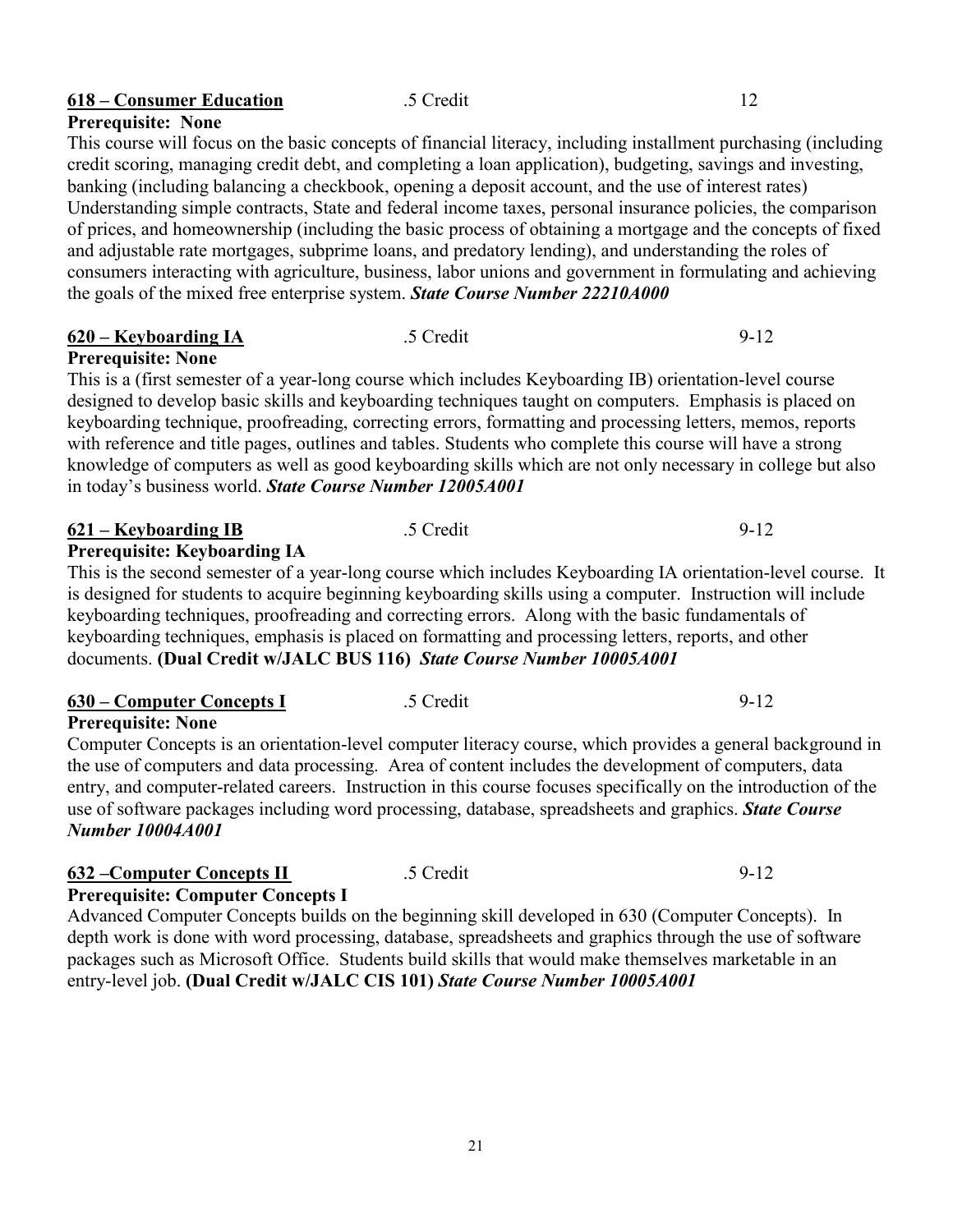#### **634 –Information Processing A** .5 Credit 9-12 **(Desktop Publishing) Prerequisite: None**

This semester course will focus on creative uses of the computer. Microsoft Publisher, word processing, graphics programs, and layout design will be used for the publishing of newsletters, bulletins, business cards, promotional materials, brochures, booklets, and other business related publications. *State Course Number 10005A001*

# **635 – Information Processing B** .5 Credit 9-12 **(Desktop Publishing-Photography & Production Tools)**

**Prerequisite: None**

This Semester course will focus on creative uses of the computer using Adobe Photoshop Elements and Microsoft Office. Students will use a digital camera and photo editing software to complete projects. This course is designed to build strong visual and media literacy for life-long use and awareness of career/higher education choices in the multimedia field. Students will learn the skills needed to create and alter digital photographs. Students will also learn multimedia production techniques by utilizing video and sound editing software, digital cameras, and camcorders. Students will learn how to gain exposure through the use of the Internet. Students will learn how to create academic and entertaining presentations including movies, animations, music logos and text. *State Course Number 10005A002*

| 636 – Web Page Design I                                                                                      | .5 Credit | 9-12 |
|--------------------------------------------------------------------------------------------------------------|-----------|------|
| <b>Prerequisite: None</b>                                                                                    |           |      |
| Students will learn web searching skills and the basics of web page design: planning and organizing content, |           |      |
| applying design principles, creating web pages, and creating/editing graphics. Students will have several    |           |      |

web site projects to complete. Students will also use a scanner and digital camera. *State Course Number 10201A001*

#### **637 – Web Page Design II** .5 Credit 9-12

**Prerequisite: Web Page Design I**

This second course in Web Page Design will continue to develop the skills to develop and design quality web sites. *State Course Number 10201A002*

### **652 – Computer Repair & Maintenance** .5 Credit 9-12

#### **Prerequisite: None**

This course provides an overview of the computing industry including PC installation, maintenance, troubleshooting and repair. This course also provides students an opportunity to learn valuable skills through on-the-job training situations. Guest speakers and field trips to area businesses will complement the classroom instruction and provide valuable insight to the IT field. After completing this course, students should have the tools that they will need to earn their CompTIA A+ Certification. This is the industry standard for computer support technicians. *State Course Number 10252A0001*

### **654 – Network Essentials** .5 Credit 9-12

#### **Prerequisite: Computer Repair & Maintenance**

This course will provide the student with a general background in networking concepts, procedures and skills necessary in a computer network environment. This course is designed to familiarize the student with an overview of network topologies, physical network architecture, wireless connectivity, various networking operating systems and a brief introduction into Microsoft Active Directory. This class will also provide the student with necessary skills in troubleshooting and help desk topics necessary for the network's technician and software specialist. *State Course Number 10102A001*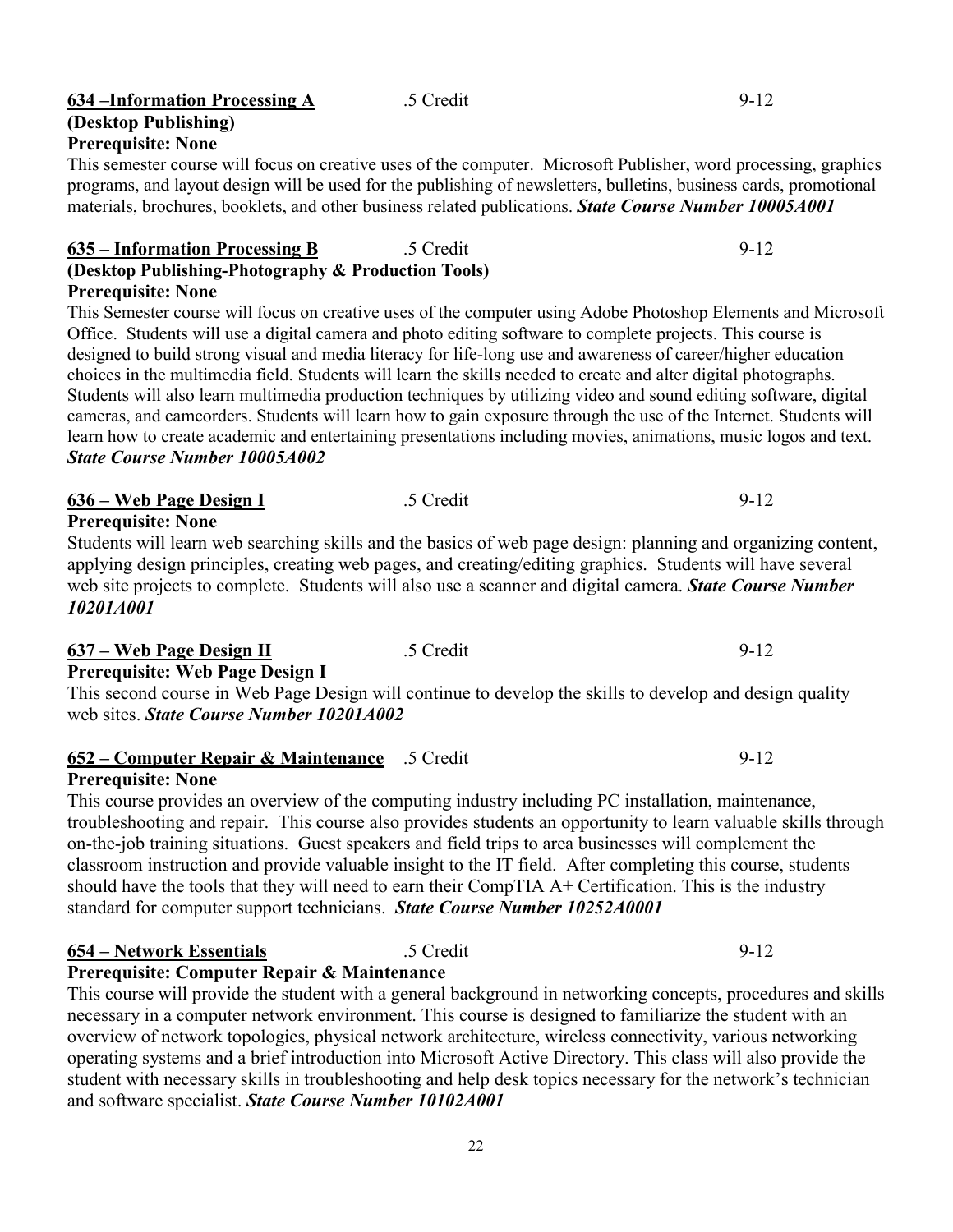#### **655 – Robotics** .5 Credit 9-12 **Prerequisite: Computer Repair & Maintenance**

Robotics courses develop and expand students' skills and knowledge so that they can design and develop robotic devices. Topics covered in the course may include mechanics, electrical and motor controls, pneumatics, computer basics, and programmable logic controllers. *State Course Number 21009A000*

# **645 – Service Class** .5 Credit per semester 10-12

**Prerequisite: Student must have 3.0 GPA or better or Consent of Instructor.** For students who wish to work during the day for a teacher or in one of the school offices. Service will be

given during all six periods of the school day. Grades and credit will be issued by the Business Department based on evaluations completed by the "employers" - the people the students work for. This course can be repeated with a maximum of two credits. *State Course Number 12002A001*

#### **180 – Yearbook** .5 Credit per semester 10-12

### **Prerequisite: 3.0 GPA, Information Processing I and II or Consent of Instructor**

Students in this course will sell ads, take photos during school and in the evening at school events/sports, and plan, prepare and produce the school yearbook independently and simultaneously with information processing, and web page design. The course requires computer work and may require extra time before and after school to meet deadlines. *State Course Number 10005A001*

# **650 – Cooperative Vocational Education (CVE)**

**Prerequisite: Student must be a senior, Consent of Instructor** 1.5 Credits per semester 12 Cooperative Vocational Education (CVE) is a capstone course designed to assist students in the development of effective employable skills and attitudes through practical, advanced instruction in school and on the job. Approximately half of the school day is spent in the classroom and the other half is on-the-job training supervised by the designated training sponsor and coordinated by the teacher-coordinator. A training plan that identifies training to be provided is developed by the teacher-coordinator with the assistance of the training sponsor and the student-trainee. Related instruction includes the following broad areas of emphasis: further career educational opportunities, planning for the future, job-seeking skills, personal development, human relationships, legal protection and responsibilities, economics and the job, organizations, and job termination. *State Course Number 22153A001*

# **VOCATIONAL COURSES-Healthcare**

# **740 – Nursing Assistant I** 1.5 Credit per semester 12

**Prerequisite: (1) Consent of Instructor and Approved Application and (2) History of Good Attendance and Behavior**, **(3) Placement scores in reading; Accuplacer Next-Gen-233 or better or SAT-480 or better** This class is designed for seniors who wish to prepare for a career in nursing or related health services. During the first nine weeks terminology, anatomy, physiology and pathophysiology techniques of patient care are stressed. It offers a sequence of planned educational classroom, laboratory, and clinical experiences to prepare a person to perform tasks involved in the personal care of individuals receiving health care. These tasks are performed under the supervision of a licensed practical nurse, registered nurse or physician and continues with anatomy, physiology and pathophysiology. Students will be trained in Pharmacy Tech and Phlebotomy, which when successfully completed results in certification in Phlebotomy and job placement or pursue DSP certification to work with individuals with disabilities. The remainder of the school year, students have options to receive further on the job training at various health care facilities, employment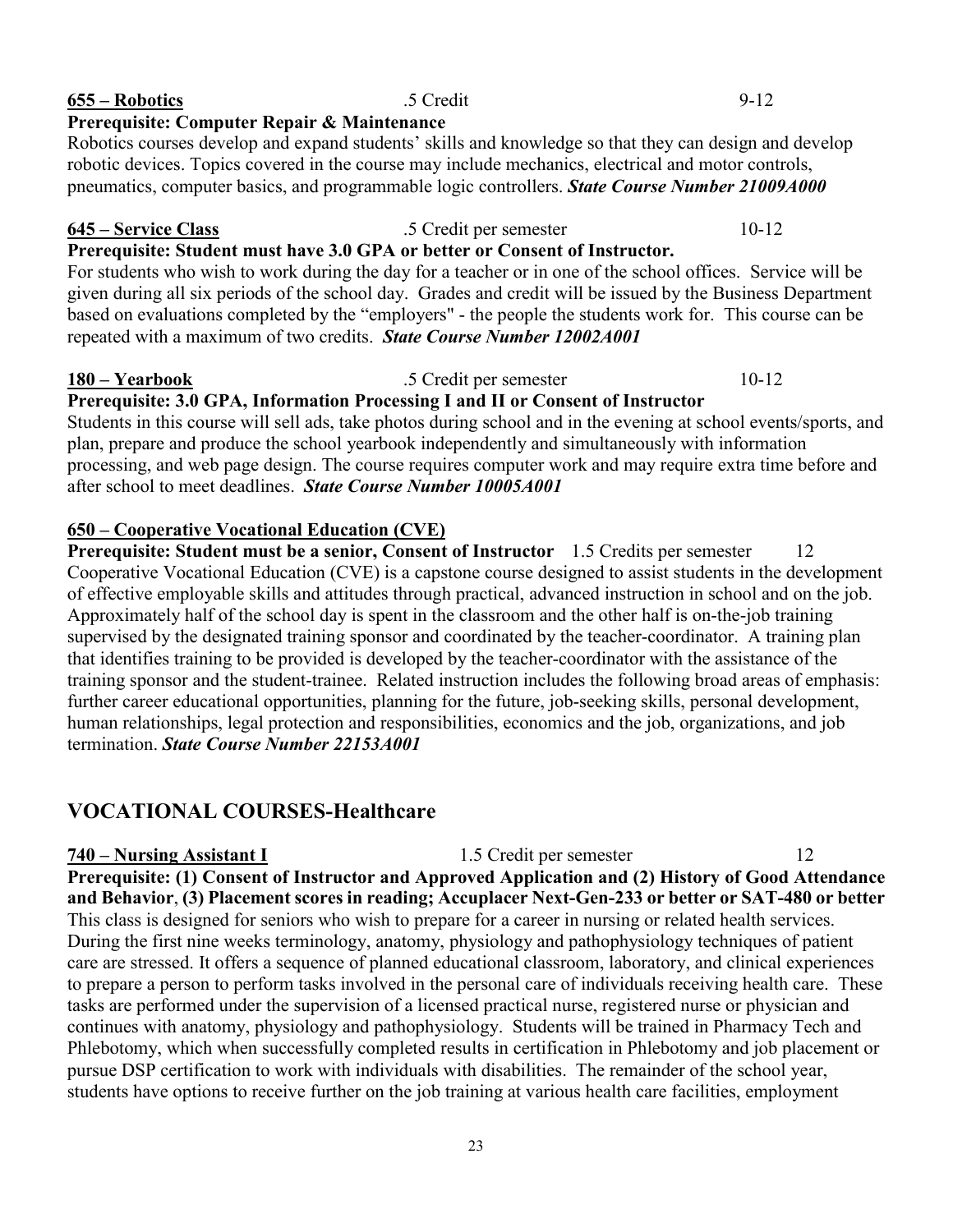through various health care facilities in a work/study agreement, (Students may have other opportunities as they arise.)

In order to participate in clinical observation activities, students are required to pass coursework and/or laboratory simulation in specified areas including confidentiality, infection control, CPR and safety. Upon successful completion of the course, the student will be a Certified Nurse Assistant approved by the Illinois Department of Public Health. (John A Logan College Dual Credit Course: NAD 101) *State Course Number 14051A001*

#### **750 – Medical Lab Tech I (Medical Careers I)** 1 Credit per semester 11-12 **Prerequisite: (1) Consent of Instructor and Approved Application and (2) History of Good Attendance and Behavior**

This course offers planned educational classroom, laboratory, and clinical experiences to prepare persons to work under the supervision of medical technologists, clinical pathologists, or physicians to perform routine clinical laboratory procedures in hospitals, clinics, doctors' offices, and other c1inical laboratory facilities. In order to participate in clinical observation activities, students are required to pass coursework and/or laboratory simulation in specified areas including confidentiality, infection control, CPR and safety. Emphasis will be placed on developing competencies in the many employment roles in all allied health care settings. Students will be prepared to enter articulated associate degree programs at community colleges or universities and/or post-high school employment placements. Successful completion of the American Heart Association CPR Health Care Provider course will resort in advanced certification. *State Course Number 14102A001*

# **755 – Medical Lab Tech II** .5 Credit per semester 11-12

#### **Prerequisite: (1) Consent of Instructor and Approved Application and (2) History of Good Attendance and Behavior**

Students in this class learn how to function as a member of a healthcare team. By planning, implementing and evaluating three Red Cross blood drives held at JCHS, students will experience working on a committee and marketing a project. (Successful completion of these activities fulfills the necessary requirements for Red Cross red cord for graduation and scholarship consideration for seniors). The Health Science portion of the class consists of studying the circulatory system, blood components and blood bank/transfusion procedures. Students in this class also are responsible for planning, implementing and evaluating the Illinois Heart Rescue Grant initiative which provides hands-on CPR training to the JCHS student body. Students in this class, after being trained in CPR themselves, develop and train "peer teachers" then work in groups to offer training to all JCHS students. *State Course Number 14002A002*

### **760 – Orientation to Health Careers** .5 Credit per semester 10-12

#### **Prerequisite: None**

Students will be introduced to all medical careers to determine future interest. They will explore many of the technical skills needed by medical employees through numerous guest speakers, presentations, discussions and hands-on activities. Students will study the role of government in health care agencies as well as levels of management. They will be guided to understand communications in the medical field. In addition, students will receive American Heart Association Heartsaver CPR/First Aid certification. *State Course Number 14001A001*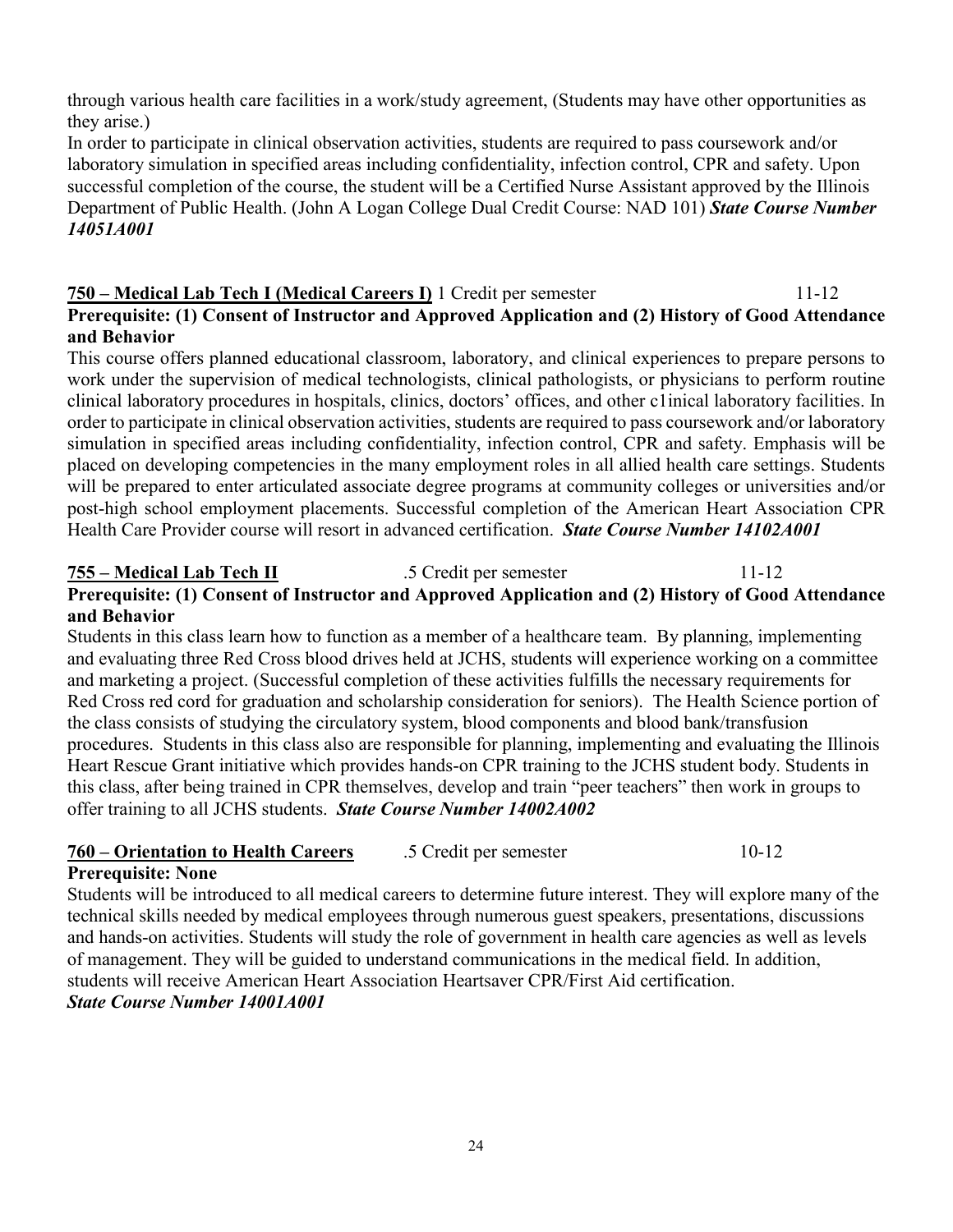#### **WILLIAMSON COUNTY**

# **704 – Introduction to Laborer's Apprenticeship I** 1 Credit per semester 11

## **Prerequisite:** None

The Construction Craft Preparation Program will provide educational activities both within the classroom and within an actual supervised work setting, allowing the students to become more knowledgeable and competent in the skills of a Construction Craft Laborer. Planned learning experiences will allow the students to gain knowledge of the basic fundamental principles of a Construction Craft Laborer and allow them to develop basic technical skills in many different areas. These areas include: concrete, construction math, mason tending, landscaping, asphalt technology, general construction, blueprint reading, grade checking, asbestos awareness, and pipe laying. Most learning experiences will be gained through classroom discussion and some, limited and supervised, hands on training. *State Course Number 17002A001*

### **705 – Introduction to Laborer's Apprenticeship II** 1 Credit per semester 12

#### **Prerequisite:** Apprenticeship I

The Construction Craft Preparation Program will provide educational activities both within the classroom and within an actual supervised work setting, allowing the students to become more knowledgeable and competent in the skills of a Construction Craft Laborer. Planned learning experiences will allow the students to gain knowledge of the basic fundamental principles of a Construction Craft Laborer and allow them to develop basic technical skills in many different areas. These areas include: concrete, construction math, mason tending, landscaping, asphalt technology, general construction, blueprint reading, grade checking, asbestos awareness, and pipe laying. Most learning experiences will be gained through classroom discussion and some, limited and supervised, hands on training. *State Course Number 17002A002* 

# **WILLIAMSON COUNTY REGIONAL VOCATIONAL DELIVERY SYSTEM**

Johnston City, Carterville, Crab Orchard, Marion and Herrin High Schools offer credit for system courses. Enrollment is limited to ten students, primarily seniors and possibly juniors. Students with more than 10 absences during the first semester of any system course will be dropped for second semester. Students interested in the System Program should contact the High School Guidance Office.

# **SYSTEM COURSES:**

#### **720 – Child and Day Care Services Occupations IA** 1 Credit per semester 12 **Prerequisite: Child Development, Parenting and Approved Application**

This two-hour course is designed to provide students interested in elementary education or child and day care occupations with information and practical experiences needed for the development of job related competencies. Students will be provided laboratory experiences with children in a school based and extended campus facility such as community experiences at Day Care Centers and Colleges. Classroom study includes care center regulations, and special needs children. *(Herrin High School) State Course Number 19054A001*

# **721 – ProStart /Food Service I** 1 Credit per semester 12

**Prerequisite: Food & Nutrition, Consent of Instructor and Approved Application**

This is a two-hour class designed to prepare students for employment in the food service industry. The class is designed for juniors and seniors who want to explore professional cooking. The class will cover topics such as customer relations, cost control, menu planning, marketing, management skills and communication. There will also be numerous food preparation labs, cake decorating, catering entrepreneurships, food safety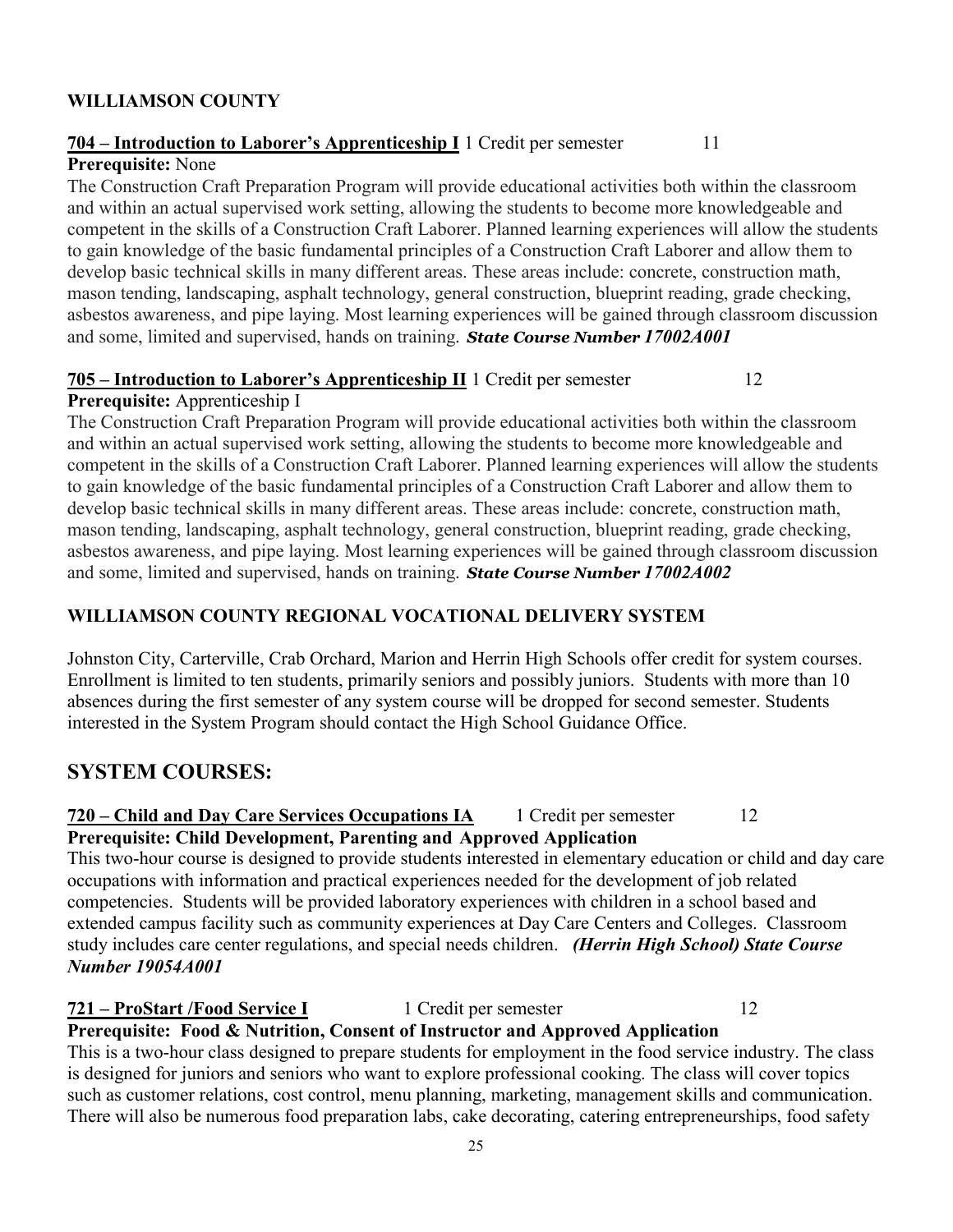#### and sanitation. Work experiences are provided off-campus to help students learn on-the-job entry level skills. *(Marion High School) State Course Number 16052A001*

# **730 –Automotive Tech IA** 1 Credit per semester 12

#### **Prerequisite: Consent of Instructor and Approved Application**

This course is the first of a two-course sequence offering in Automotive Technology. The course provides experiences related to safety, industrial math, fasteners, types of engines, automotive electrical units, engine tune-up, troubleshooting, power trains, brakes and suspensions, heating and air-conditioning, and emission control systems. Instruction is accomplished by classroom and laboratory learning experiences. Job shadowing experiences at various businesses in the surrounding areas are scheduled in this course. Senior students will be encouraged to prepare and participate in the Ford AAA Student Skills Contest. *(Marion High School) State Course Number 20104A001*

#### **731 – Manufacturing Technology IA** 1 Credit per semester 12 **Prerequisite: Machine Technology I or Consent of Instructor and Approved Application**

This course offers a sequence of learning experiences which provide students with opportunities to develop skills needed for employment in the manufacturing industry fields. Course content includes such skills as safety practices and personal safety, precision measurement, layout procedures, bench operations, hand tools, sheet metal, basic foundry and basic power tools as needed in manufacturing careers. The second semester of Manufacturing Technology I provides projects allowing students to continue to build manufacturing skills. The projects will require that students observe basic machine safety and operations. As time permits, students will work with oxyacetylene welding and cutting, basic shielded metal arc welding, and basic metal inter-gas welding. Students will be introduced to programmable logic control and computer numerical control of machining equipment. *(Herrin High School) State Course Number 13203A005*

### **716 – Fire Science** 1 Credit per semester 12

### **Prerequisite: Consent of Instructor and Approved Application**

This course is designed to provide students with the skills needed to prevent and extinguish fires, maintain and repair fire service related equipment, provide basic emergency medical treatment, and prepare public service information concerning fires and hazardous materials. Instruction includes the physical characteristics of fire as well as general safety practices, basic fire behavior, and extinguishing principals. Students learn rescue and extrication procedures, types and use of ground ladders, proper ventilation techniques, appropriate use of various water systems, how to use ropes and tie knots, use of fire hoses, controlling property loss along with fire control techniques, detection systems, prevention practices and communication procedures. The course may also include procedures for operating emergency vehicles, maintaining fire-related equipment and vehicles in the field, and securing and protecting evidence. The topics of emergency medical techniques and practices which include medical legal considerations, terminology, airway management, procedures for treating poisoning and allergic reactions, environmental emergencies, how to treat soft tissue injuries, musculoskeletal, head and spine injuries, initial patient assessment, transportation, and emergency treatment will be discussed. (*Marion High School, Meets 1:42 – 3:15 p.m. daily) State Course Number 15152A001*

#### **780 – Fashion Merchandising** 1 Credit per semester 12

# **Prerequisite: Clothing I, Consent of Instructor and Approved Application**

This course provides learning experiences for the student who is interested in fashion, clothing accessories, clothing construction, and work opportunities in the retail clothing field. Students will gain information about fashion, styles, clothing selection, textiles, and merchandising. They will have an opportunity to develop their sewing skills to advanced levels by constructing entrepreneurial projects throughout the year.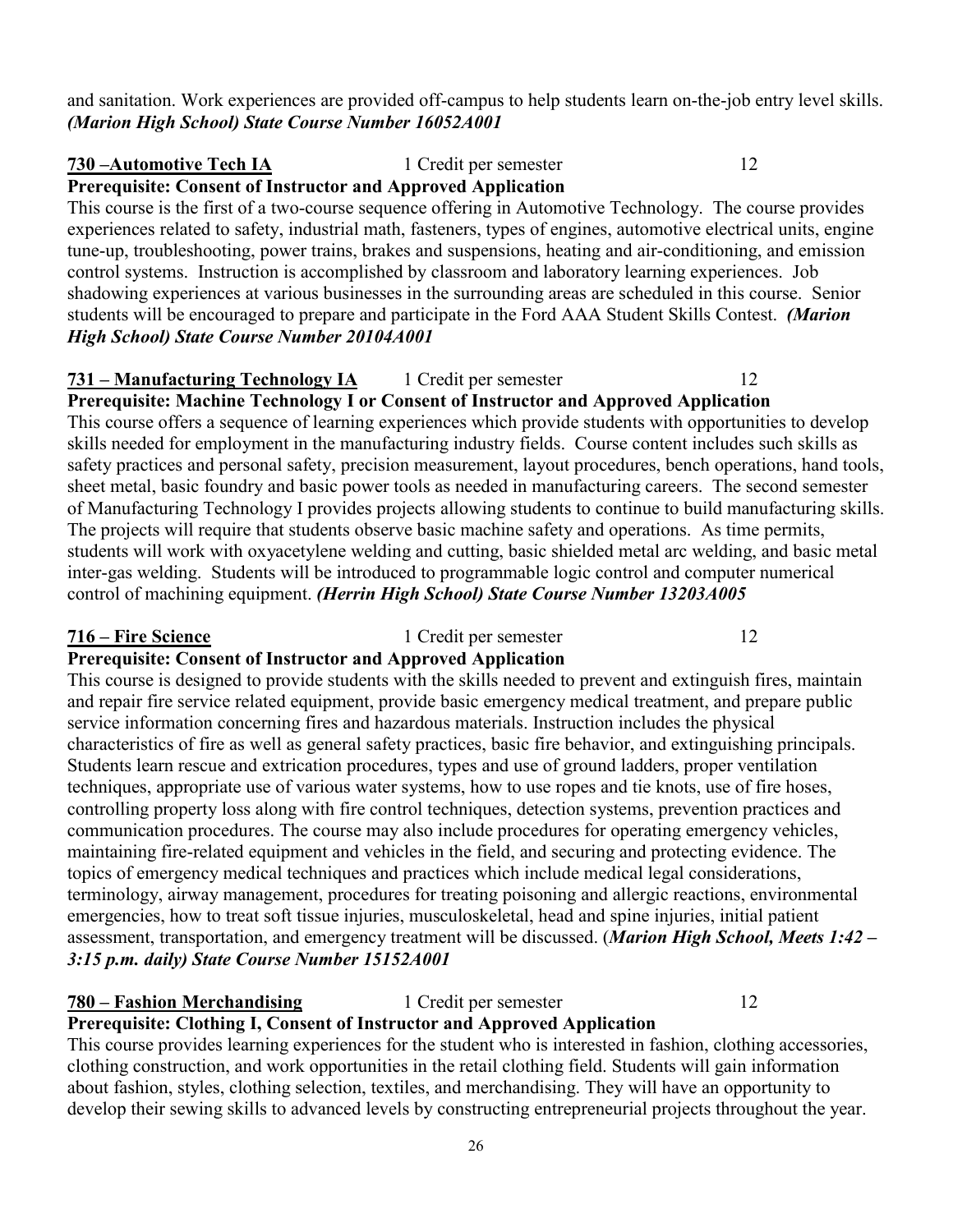Entrepreneur units will teach students marketing, design, manufacturing, and communications skills that will be used in the retail clothing world of work. Student portfolios will be kept by each student for future employment. Work experience in local businesses and business partnership arrangements will acquaint students with various retail clothing careers. Technology-based learning will be an important part of this course. *(Marion High School) State Course Number 12153A001*

#### **790 – Commercial Art I** 1 Credit per semester 12 **Prerequisite: Art II, Consent of Instructor and Approved Application**

Commercial Art I is a vocational art class designed for those who plan on pursuing art as a career. Students will learn creative problem solving skills necessary to be successful in the commercial art field. Students will do basic layout and design work including an introduction to computer graphics, animation, and photography. Students will be introduced to the concepts of deadlines and professional work ethics. They will be exposed to skills used in advertising, video film production, illustration, as well as product and package designing. Emphasis will be the use of digital design and computer graphics. Commercial Art I students will prepare a portfolio. *(Marion High School) State Course Number 11155A001*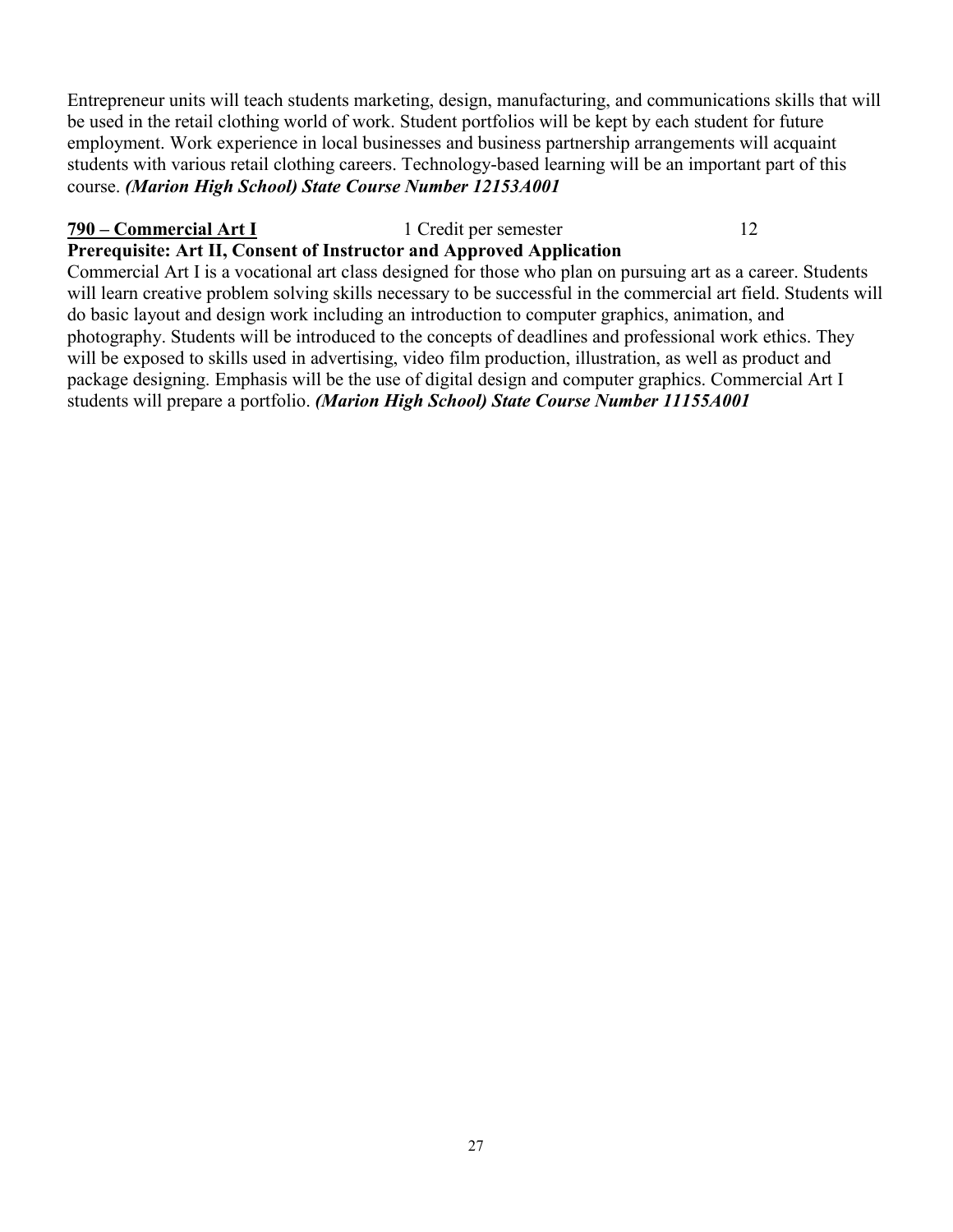# **805 – Global Studies** .5 Credit 10 **Prerequisite: None** This course provides a comprehensive survey of regional landforms, history, political growth, and economic, social, and cultural development for various regions of the world. It will help students improve their ability to interpret maps, graphs, charts, tables, and diagrams. *State Course Number 04001A000* **810 – World History I** .5 Credit 9-12 **Prerequisite: None** A one-semester course that will emphasize the development and contributions of man from Prehistoric Cultures through the Renaissance. *State Course Number 04051A000* **811 – World History II** .5 Credit 9-12 **Prerequisite: None** A one-semester course that concentrates on developments made from the Renaissance through the twentieth century. The class will focus on the contributions made during this time period and the effect the contributions would have on people worldwide. *State Course Number 04051A000* **815 – Current Events** .5 Credit 9-12 **Prerequisite: None** This course is designed to help build reading comprehension, writing skills, and oral expression. The class promotes becoming informed citizens and readers of the news. The main sources of information for the class will be a variety of newspapers and magazines, both written and online. The newspapers and magazines discussed include local, national and world wide events. The students will learn to be news gatherers as well as interpreters of the news. *State Course Number 04064A000* **816 – Illinois History** .5 Credit 9-12 **Prerequisite: None** This one semester course is designed to cover the history of our state. Topics covered during the semester include: Illinois before the Europeans; French and British Periods in Illinois; state geography, map skills, history of Williamson County and the development of Illinois as a state. *State Course Number 04105A000* **817 – Anthropology** .5 Credit 9-12 Prerequisite: None Anthropology is a science of humankind. It focuses on human characteristics generated by humans themselves. This course includes the studies of all facets of society and culture. This includes tools, techniques, traditions, language, beliefs, kinships, values, social institutions, economic mechanisms, beauty and art, and struggles for prestige. It also includes the impact of humans on other humans. *State Course Number 04251A000* **818 – Sports History** .5 Credit 9-12 **Prerequisite: None**

**SOCIAL STUDIES**

This course will offer the creative and unique histories of many of the sports that we have come to love today. The course will take an inside look into sports such as: baseball, football, basketball, volleyball, Olympic Sports, and so much more. The class will be designed on a timeline of events dating back to some of the very first sports played in our most ancient history to the sports that we love to watch and participate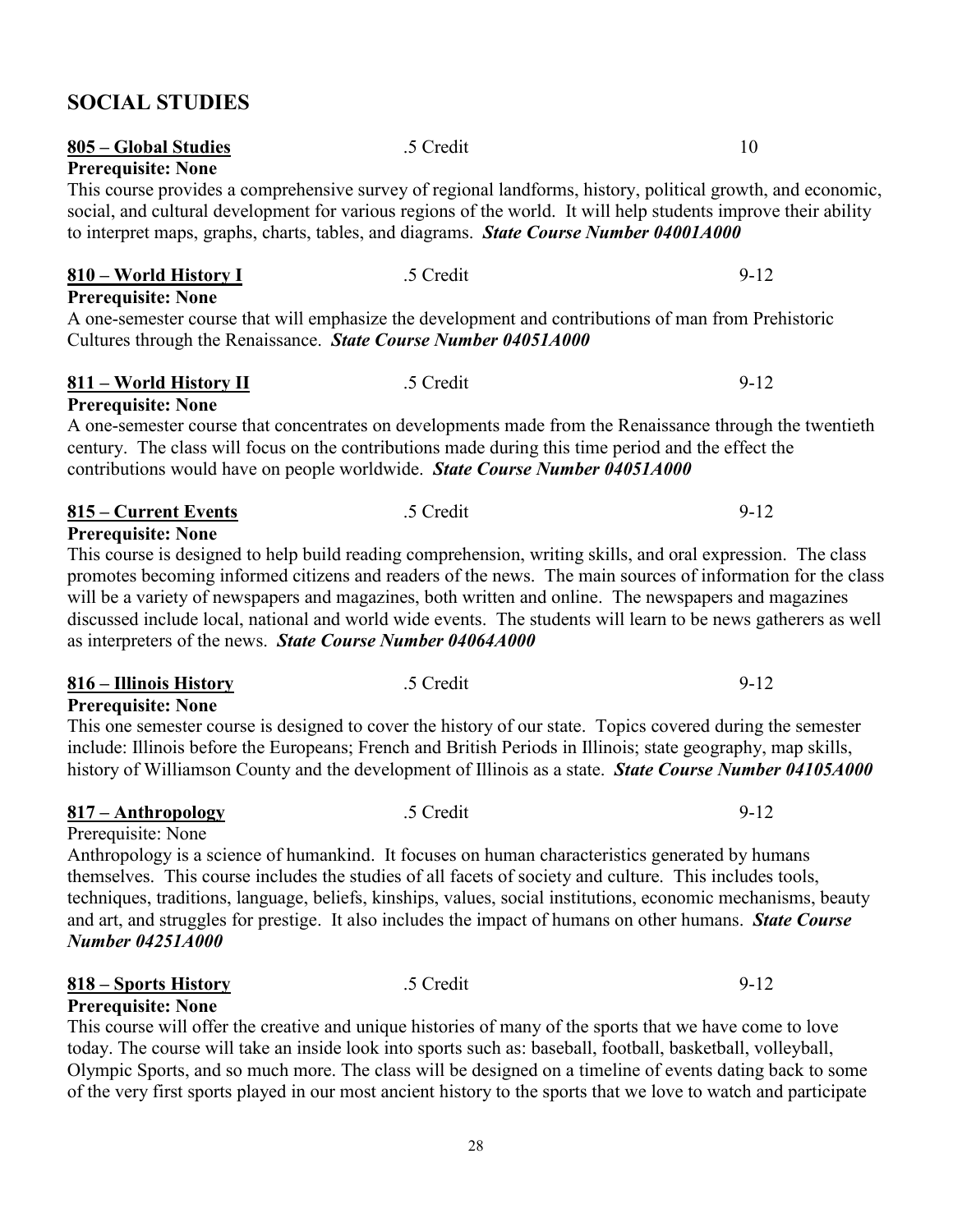in today. As we explore these sports we will learn about the way they have shaped the culture of the civilizations that participated or may still participate in them today. *State Course Number 04109A000*

#### **819 – Music's Influence on Culture and Society** .5 Credit 9-12

#### **Prerequisite: None**

Music has played a huge role in the many cultures of the world. In this class students will explore the lasting effects that music has had on the cultures that created it. We will learn about the origins of some of the first instruments as well as the instruments that we see regularly today. We will also explore the creation and history of the many different styles and genres of music that shape our culture today. This class will give students a diverse perspective of the music that surrounds them. Some of the music that will be studied includes: early percussive music from parts of Africa, Eastern Asian music, Gregorian chants, classical European (i.e. Bach, Beethoven, and Mozart), folk, country, gospel, rock and roll, R and B, blues, alternative, pop and hip hop/ rap. *State Course Number 04302A000*

**830 – American History** .5 Credit per semester 11

**Prerequisite: None**

The content in American History covers the time period from the discovery of America to the present in this full-year course. *State Course Number 04101A000*

| 832 - 20 <sup>th</sup> Century American History | .5 Credit per semester |  |
|-------------------------------------------------|------------------------|--|
|                                                 |                        |  |

#### **Prerequisite: None**

In this course students would explore the events that occurred in and included the United States, from 1900- 99. From man's first flight to the space race, from World War I to World War II, from the Cold War to the end of Communism, and from the creation of the personal computer to the world wide web, these are just a few of the topics awaiting to be explored in the  $20<sup>th</sup>$  Century American History. This course will give students the opportunity to learn about the more recent events in American history that many classes cannot teach due to the time crunch of one year. *State Course Number 04103A000*

| 835 – U.S. Government and Civics | .5 Credit |  |
|----------------------------------|-----------|--|
|                                  |           |  |

#### **Prerequisite: None**

This course is a one-semester course for seniors only. It is the study of the purpose and machinery of our government. It is important in that it teaches the student to become a better-informed citizen of this country. Civics course content shall focus on government institutions, the discussion of current and controversial issues, service learning, and simulations of the democratic process. *State Course Number 04151A000*

### **840 – Practical Law** .5 Credit 11-12

**Prerequisite: None** This one-semester course is an overview of the legal system in the United States with special emphasis on Illinois statutes and the structure of our state government. Areas of study include: introduction to criminal and civil systems, students' rights and responsibilities, juvenile law, drug-related crimes, family law, and legal vocabulary. *State Course Number 04163A000*

**870 – Psychology** .5 Credit 11-12

#### **Prerequisite: None**

Psychology is the study of behavior. The topics covered in this will include: principles of learning, the nervous system, sensations and perceptions, psychological testing, mental health disorders, drug and alcohol abuse, attitudes and prejudice. Studying psychology should help students gain insight into behavior, and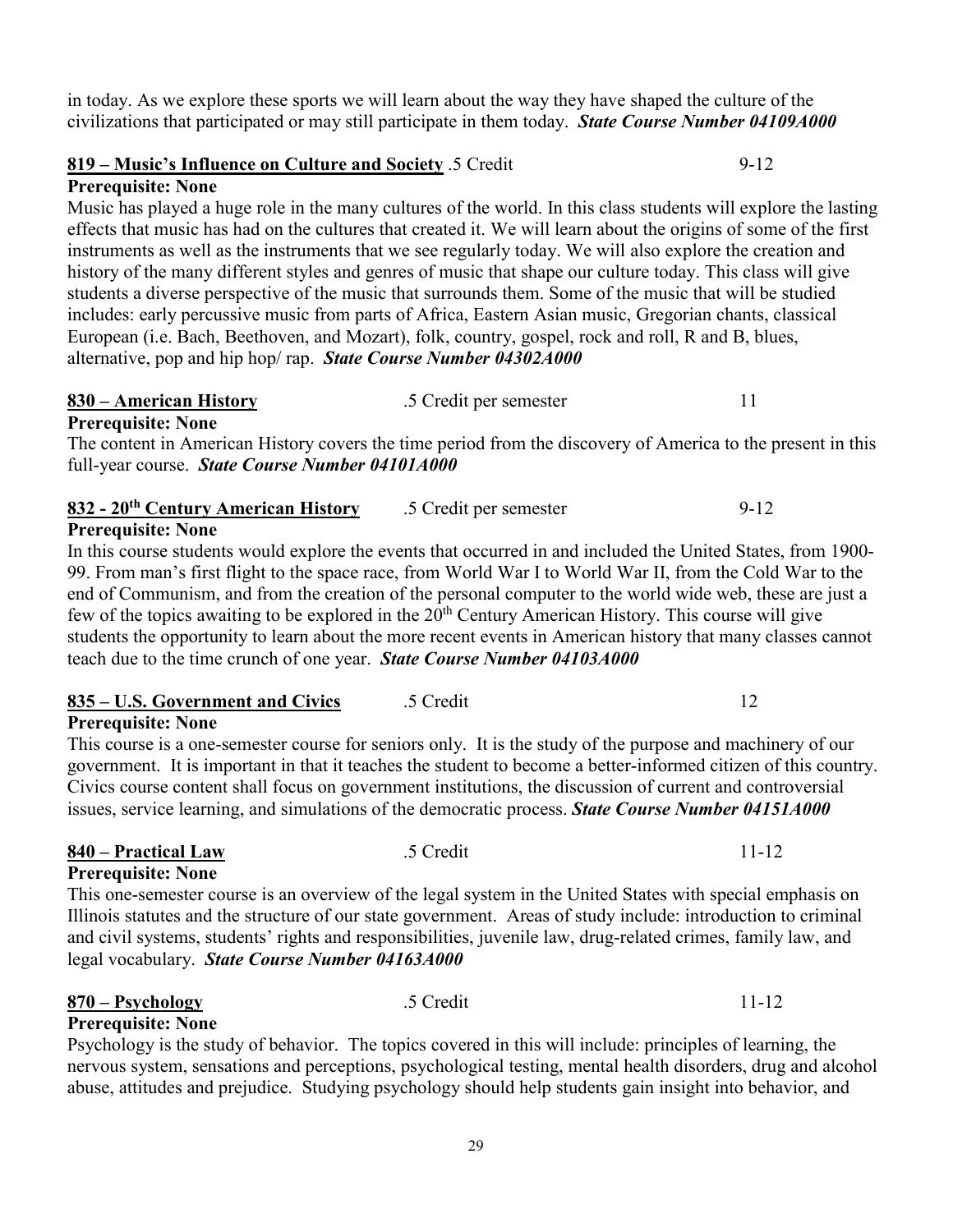learn practical information of how to deal with situations in everyday life. **(Dual Credit w/JALC PSY 132)**  *State Course Number 04254A000*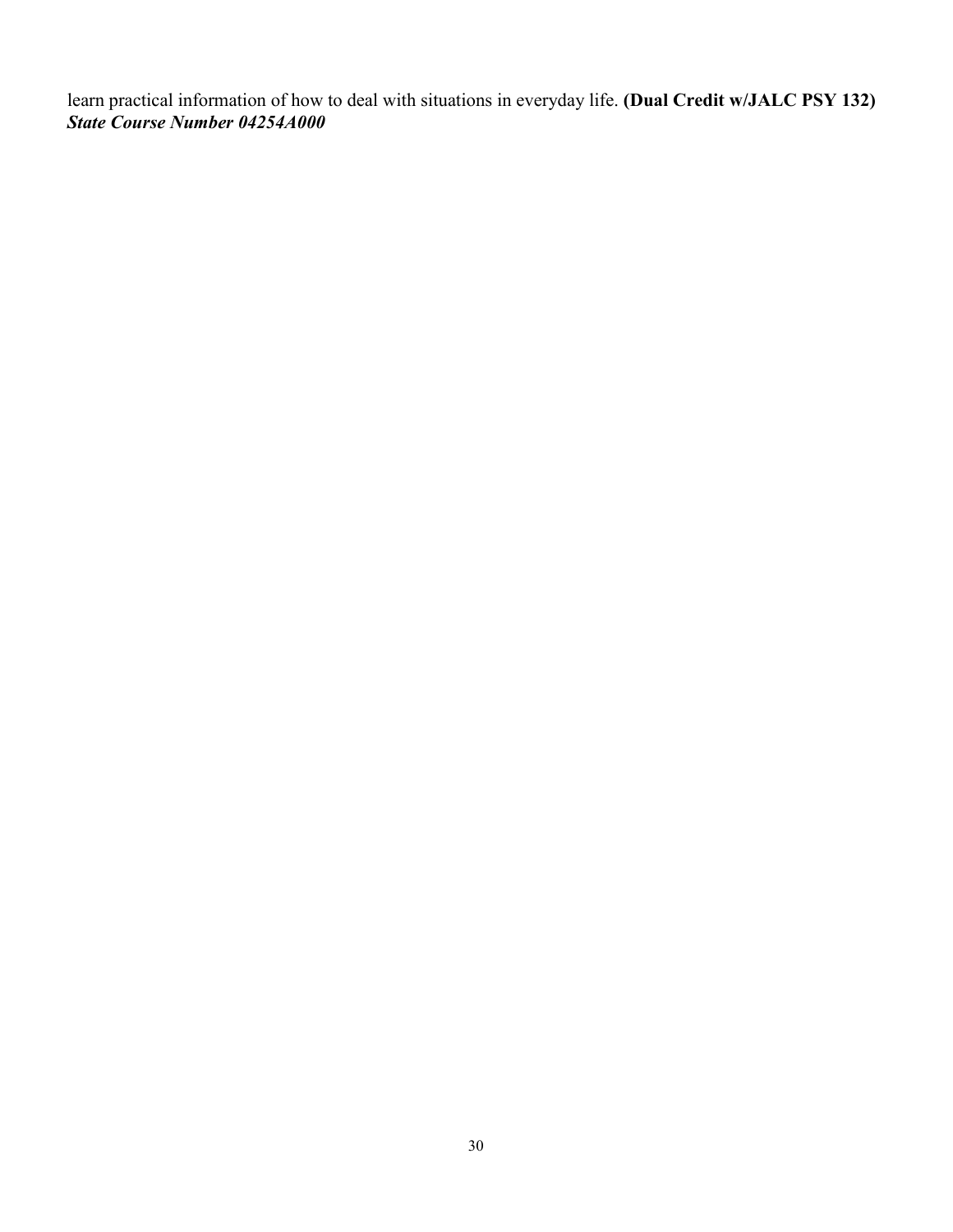# **EDUCATION**

#### **880 – Introduction to Education** .5 Credit per semester 11-12 **Prerequisite:(1) Consent of Instructor and Approved Application and (2) History of Good Attendance and Behavior**, **(3) Placement scores on Accuplacer (4) Earning a "C" or higher in current English and Math classes**

Course provides a comprehensive overview of American education and the teaching profession. The course is particularly pertinent to those considering entering the educational fields as professionals or paraprofessionals. Topics include the theoretical and philosophical basis of American education, the structure of schools including governance, curriculum and financing; legal, ethical and professional issues in education, and the changing role of schools and teachers. Employment outlook for educators will be evaluated. In addition, at least 25 hours of apprenticeship in an elementary or secondary classroom is required. **(Dual Credit w/JALC EDC 200)** *State Course Number 19151A000*

#### **881 – Human Growth Development and Learning** .5 Credit per semester 11-12 **Prerequisite:(1) Consent of Instructor and Approved Application and (2) History of Good Attendance and Behavior**, **(3) Placement scores on Accuplacer (4) Earning a "C" or higher in current English and Math classes**

This course is an overview of human growth, development and learning from conception through the adult lifespan. Major areas of human development, including physical, social, emotional, and cognitive, and the interaction among these areas, are considered. The course will examine theoretical and research-based understandings of principles of human development as well as dynamics of human behavior and social relations. Multicultural and pluralistic topics affecting development, including characteristics and concerns between and within diverse groups both nationally and internationally are explored. **(Dual Credit w/JALC EDC 202)** *State Course Number 04255A000*

#### **882 – Schooling in a Diverse Society** .5 Credit per semester 12

**(Offered Beginning in 2021/2022 School Year)**

**Prerequisite:(1) Consent of Instructor and Approved Application and (2) History of Good Attendance and Behavior**, **(3) Placement scores on Accuplacer (4) Earning a "C" or higher in current English and Math classes**

This course is an overview of American education as both a professional and a public enterprise. Social, historical, and philosophical foundations are considered to give perspective to current issues, policies, and trends in the field of education. The course will examine how schooling is shaped by the social contexts in which it occurs, particularly in multicultural and global contexts. **(Dual Credit w/JALC EDC 203)** *State Course Number 04259A000*

#### **883 – Characteristics & Methods for Teaching Exceptional Children** .5 Credit per semester 12 **(Offered Beginning in 2021/2022 School Year)**

**Prerequisite:(1) Consent of Instructor and Approved Application and (2) History of Good Attendance and Behavior**, **(3) Placement scores on Accuplacer (4) Earning a "C" or higher in current English and Math classes (5) Completion of EDC 202 with a "C" or better**

This course is designed for pre-service teachers who serve children and youth with disabilities in general education classrooms. The course focuses on essential disability characteristics; data-based decisionmaking;scientifically-based academic and behavioral interventions/strategies; differentiated instruction; accommodations; and forming and sustaining collaborative relationships. Each of these areas will be addressed by assigned readings, lecture, and other assignments and activities. **(Dual Credit w/JALC EDC 208)** *State Course Number 19154A000*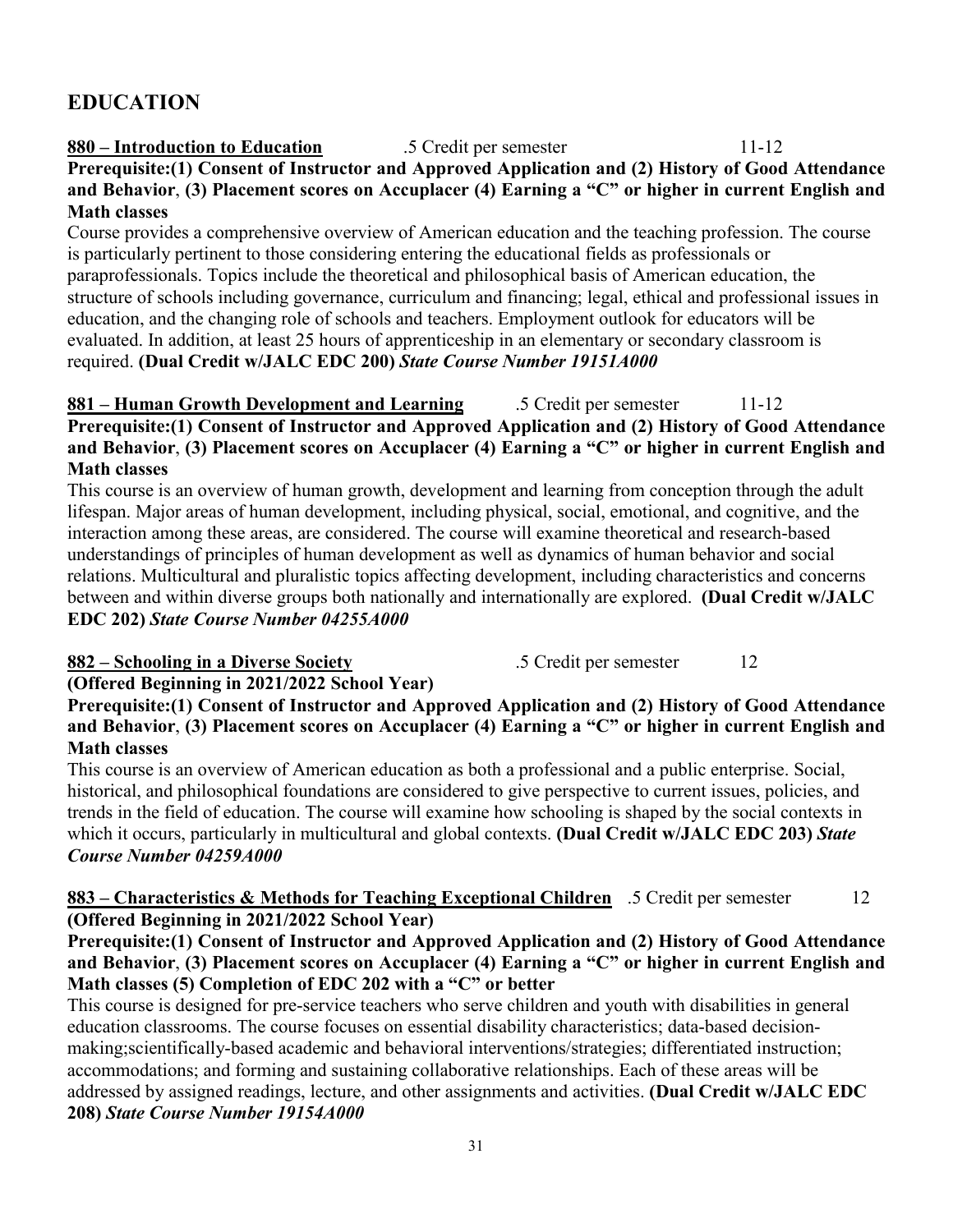### **FOREIGN LANGUAGE**

#### **905 – Spanish I** .5 Credit per semester 9-12

#### **Prerequisite: None**

Students will build their Spanish language proficiency through interpersonal, interpretive and presentational communication. They will interact in spoken and written conversations, learn to interpret and analyse the language and present information in Spanish. These skills will be used for the purposes of socializing, providing information, and expressing personal feelings and opinions. Students will learn to feel comfortable expressing themselves in Spanish, whether it is their name, their age, the date, the weather or their feelings. Therefore, students will be able to comprehend language consisting of basic vocabulary in face-to-face conversation as well as initiate and engage in simple conversations. In addition to learning Spanish vocabulary and introductory grammar, students will also explore the culture of the Spanish-speaking community. This course is taught through Proximity Learning. Students receive Streamed live instruction by a qualified and state-certified teacher. *State Course Number 06101A000*

**906 – Spanish II** .5 Credit per semester 10-12

#### **Prerequisite: Spanish I**

Students will continue their introduction to Spanish with fundamental building blocks in the three areas of communication. In order to engage the students in a true interest of the language, they will be exposed to the history and culture of Spanish-speaking countries. Therefore, the students will develop cross-cultural skills and understanding to allow a deeper understanding of the language. In addition to reviewing previously acquired concepts, as students go into the second level of Spanish, they will also be able to comprehend the main idea of more extended conversations with some unfamiliar vocabulary and structures as well as cognates of English words. They will learn how to use repetition, rephrasing, and nonverbal cues to derive or convey meaning in Spanish. They will also be able to initiate and engage in more complex conversations. This course is taught through Proximity Learning. Students receive Streamed live instruction by a qualified and state-certified teacher. *State Course Number 06102A000*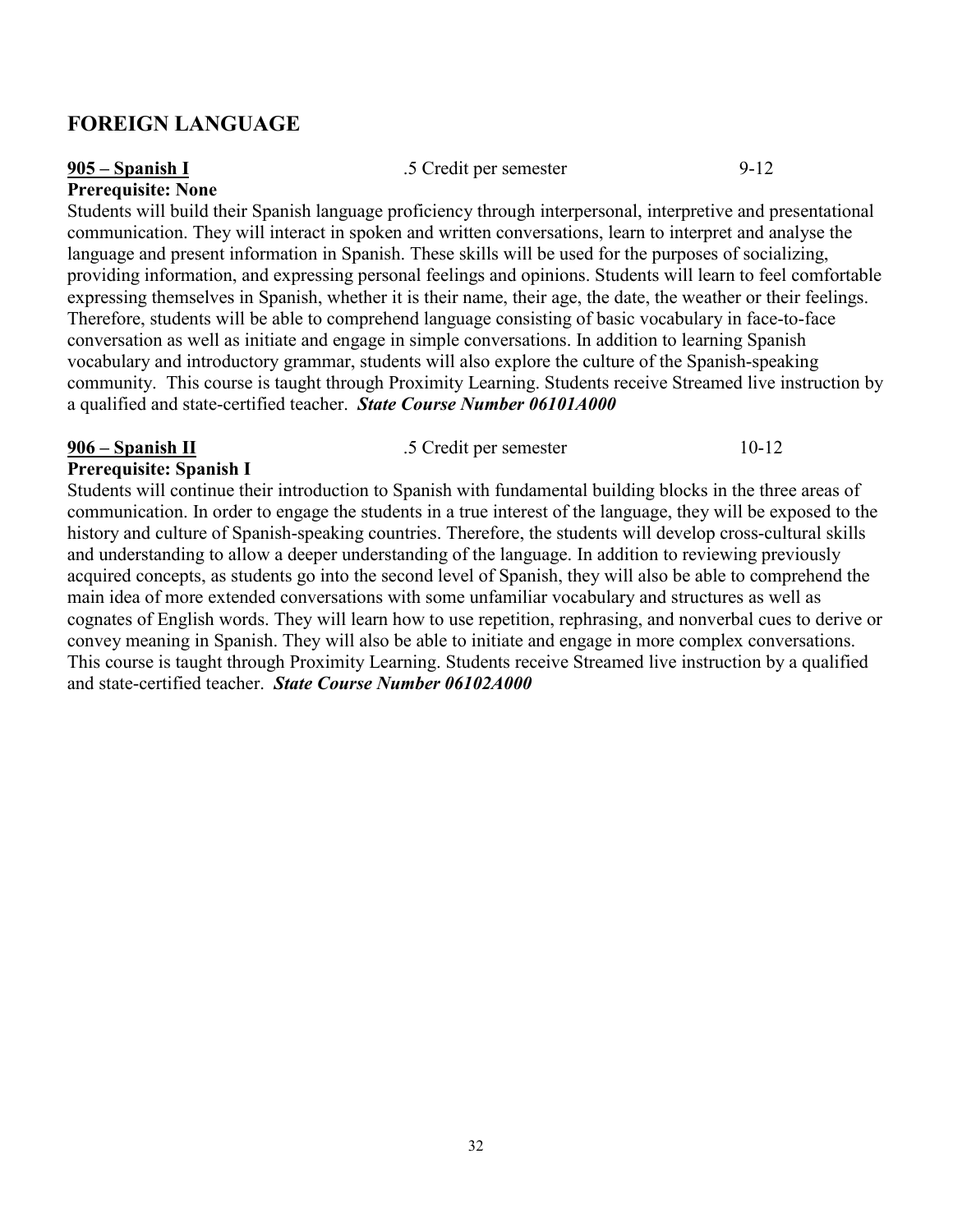| <b>Prerequisite: None</b>            |                                                                                                                                                                                                                        |           |  |  |
|--------------------------------------|------------------------------------------------------------------------------------------------------------------------------------------------------------------------------------------------------------------------|-----------|--|--|
|                                      | This is an introductory course to the visual arts. This class is designed to help builds students skills in                                                                                                            |           |  |  |
|                                      | problem solving, and creative thinking, which will help students all areas of life. In this class student will get                                                                                                     |           |  |  |
|                                      | an introduction to the elements and principles of design while working with both 2D and 3D mediums.                                                                                                                    |           |  |  |
|                                      | Students are required to provide some simple materials and pay \$10.00 per semester Art Activity Fee.                                                                                                                  |           |  |  |
| <b>State Course Number 05154A000</b> |                                                                                                                                                                                                                        |           |  |  |
| <u>932 – Art II</u>                  | .5 Credit per semester                                                                                                                                                                                                 | $10 - 12$ |  |  |
| Prerequisite: Art I                  |                                                                                                                                                                                                                        |           |  |  |
|                                      | This course is designed to further develop the concepts and skills learned in art one. In this class students<br>will be working on more advance projects in both 2D and 3D mediums. Students will need to continue to |           |  |  |
|                                      | develop their problem solving, and creative thinking skills through experimentation and trial and error.                                                                                                               |           |  |  |
|                                      | Students are required to provide some simple materials and pay \$10.00 per semester Art Activity Fee. State                                                                                                            |           |  |  |
| Course Number 05165A000              |                                                                                                                                                                                                                        |           |  |  |
|                                      |                                                                                                                                                                                                                        |           |  |  |
| $933 - Art III$                      | .5 Credit per semester                                                                                                                                                                                                 | $11 - 12$ |  |  |
| Prerequisite: Art II                 |                                                                                                                                                                                                                        |           |  |  |
|                                      | This course is meant for third level advanced art students who are have completed Art 1 and Art 2. Skills                                                                                                              |           |  |  |
|                                      | learned in Art 1 and Art 2 are incorporated and enhanced through this course. Each student will use their                                                                                                              |           |  |  |
|                                      | prior knowledge in the previous courses to investigate more thoroughly two-dimensional and three-                                                                                                                      |           |  |  |
|                                      | dimensional projects. Students must show initiative and good work habits in addition to being interested in                                                                                                            |           |  |  |
|                                      | art. Students are required to provide some simple materials and pay \$10.00 per semester Art Activity Fee.                                                                                                             |           |  |  |
| <b>State Course Number 05155A000</b> |                                                                                                                                                                                                                        |           |  |  |
| 944 – Ceramics I                     | .5 Credit                                                                                                                                                                                                              | $10 - 12$ |  |  |
| Prerequisite: Art I                  |                                                                                                                                                                                                                        |           |  |  |
|                                      | Students will learn the basic ceramics techniques of pinch, coil and slab hand building techniques, as well as                                                                                                         |           |  |  |
|                                      | wheel throwing. Students will be working with various finishing and glazing techniques as well, to create                                                                                                              |           |  |  |
|                                      | both functional and non-functional ceramic pieces. Students are required to provide some simple materials                                                                                                              |           |  |  |
|                                      | and pay \$10.00 Art Activity Fee. State Course Number 05159A000                                                                                                                                                        |           |  |  |
| 945 – Ceramics II                    | .5 Credit                                                                                                                                                                                                              | $10 - 12$ |  |  |
| <b>Prerequisite: Ceramics I</b>      |                                                                                                                                                                                                                        |           |  |  |
|                                      | This class will continue the study of ceramics begun in Ceramics I. Students will be creating more complex                                                                                                             |           |  |  |

clay projects both in form and function. More advanced finishing and glazing techniques will be taught in this class. Students are required to provide some simple materials and pay \$10.00 Art Activity Fee. *State Course Number 05159A000*

#### **955 – Advanced Art** .5 Credit per semester 12

# **Prerequisite: Art III, good attendances, and consent of instructor**

This class is designed for students gifted in art who are planning a career in the visual arts field. Working within a classroom situation, the student decides on his or her course of art pursuits whether it be fine arts, graphic arts, etc. Students must be self-disciplined in their use of time. Ideas for projects are homework; time in class must be used for art production. In addition to the actual artwork, students are required to do a

# **FINE ARTS**

|                               | an introduction to the elements and principles of design while working with both 2D and 3I        |  |
|-------------------------------|---------------------------------------------------------------------------------------------------|--|
|                               | Students are required to provide some simple materials and pay \$10.00 per semester Art Ac        |  |
| State Course Number 05154A000 |                                                                                                   |  |
| 932 – Art II                  | .5 Credit per semester                                                                            |  |
| Prerequisite: Art I           | This common in decision due Caudres demiles the concentrate of 1.111. 1. 1 in the case of a third |  |

**931 – Art I** .5 Credit per semester 9-12